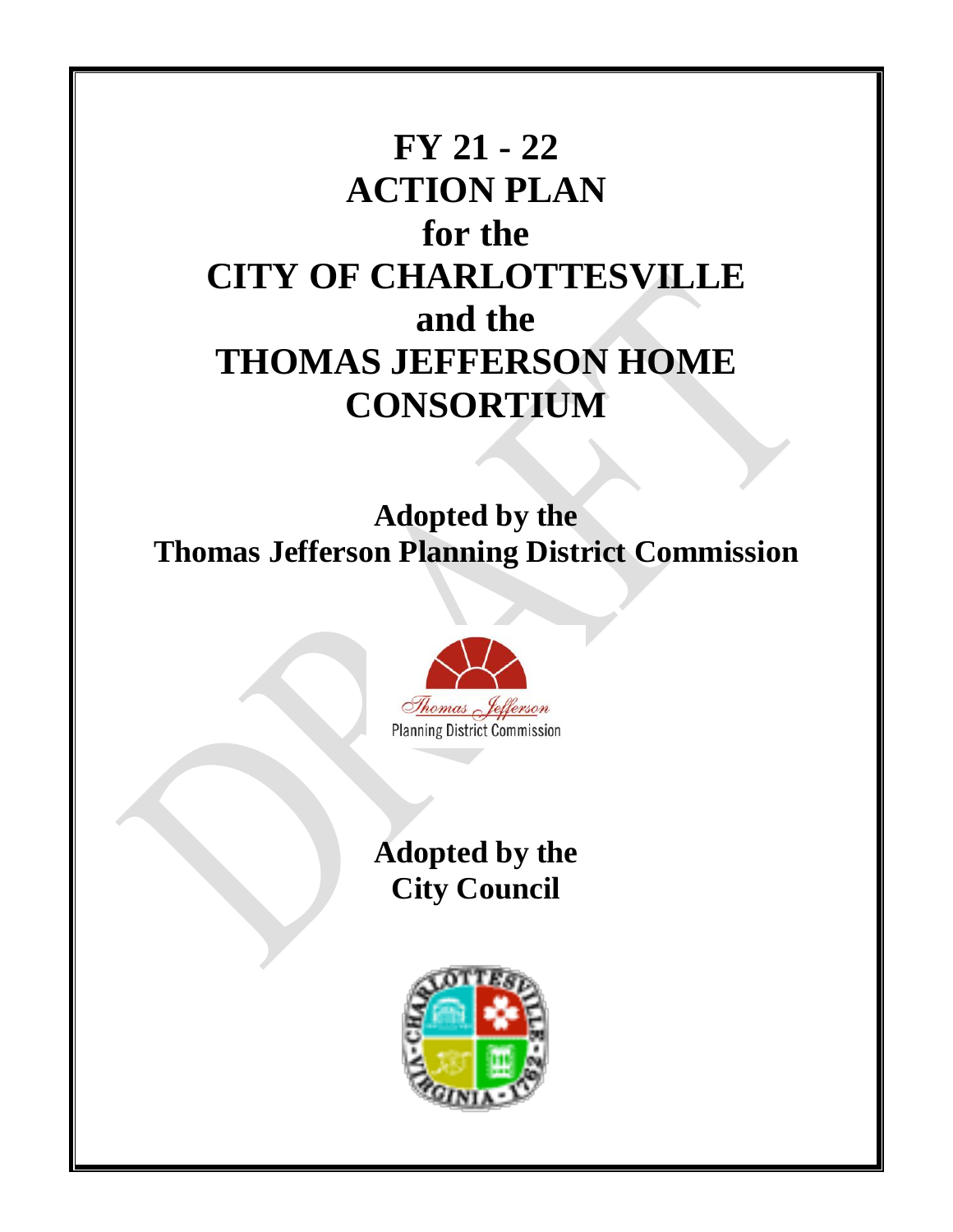# **I. INTRODUCTION**

The Consolidated Plan for 2018-2022 set forth an overall plan to support community development needs, including housing needs, in the Thomas Jefferson Planning District and in the City of Charlottesville. The Action Plan for FY 2021-2022 re-affirms the goals expressed in the region's Consolidated Plan, which was developed and adopted in May 2018. The Consolidated Plan is a five-year document that guides the specific activities developed annually through the Action Plan. Both the Consolidated Plan and the annual Action Plan guide the use of federal Community Development Block Grant (CDBG) funds received annually by the City of Charlottesville and the federal HOME funds received annually by the Thomas Jefferson HOME Consortium. Consortium members include the City of Charlottesville and the counties of Albemarle, Fluvanna, Greene, Louisa, and Nelson.

The member governments of the Thomas Jefferson Planning District agreed on an equal share basis of HOME funds available to each participating government (with towns included with their respective counties) with the exception of 15% of the total HOME funds, which are reserved for the Community Housing Development Organization (CHDO) set aside. The CHDO funds are rotated among the participating localities. The City of Charlottesville has been designated the lead agency for the HOME Consortium and the Thomas Jefferson Planning District Commission the designated Program Manager for the Consortium.

This Action Plan identifies specific activities to be undertaken with the funds during the program year from July 1, 2021 to June 30, 2022 as a means of fulfilling the goals stated in the Consolidated Plan. The objectives and outcomes of the Annual Action Plan for 2021-2022 are linked to the priority 5-Year Goals set forth in the Consolidated Plan.

#### **Summary of Local Goals from the 2018 Consolidated Plan and FY 21-22 Measurable Objectives**

Note: Unless otherwise designated, the Objective for 2020-2021 HOME activities is "Decent Housing" and the Outcome is "Affordability"

| <b>Housing or Community</b><br><b>Development Need</b><br><b>Addressed</b> | <b>5 Year Broad Goal</b><br>from Strategic Plan                                           | 2021-2022 1 Year<br><b>Measurable Objective</b>                                      | <b>Source of Funds</b><br>to Achieve Goal |  |  |
|----------------------------------------------------------------------------|-------------------------------------------------------------------------------------------|--------------------------------------------------------------------------------------|-------------------------------------------|--|--|
|                                                                            | <b>Locality: City of Charlottesville</b>                                                  |                                                                                      |                                           |  |  |
| <b>Lack of Jobs paying</b><br>sufficient wages                             | Support programs<br>which increase and<br>improve job<br>opportunities                    | Provide workforce<br>development tutoring skills for<br>30 illiterate City residents | CDBG: \$25,000                            |  |  |
| <b>Housing conditions are</b><br>substandard and not<br>energy efficient   | Provide rehabilitative<br>services to 60 homes<br>that are deemed<br>substandard.         | 20 Homeowner rehabilitations                                                         | CDBG: \$65,199.32<br>HOME: \$23,242.00    |  |  |
| <b>Housing conditions are</b><br>substandard and not<br>energy efficient.  | Provide emergency<br>repairs to 25-30 homes<br>per year                                   | 1 major homeowner<br>rehabilitations.                                                | HOME: \$37,352.00                         |  |  |
| <b>First time HB</b><br>opportunities, housing<br>cost-burden              | Enable 7-10 eligible<br>low/moderate income<br>families per year to<br>become homeowners. | Provide down payment<br>assistance to 4 low/moderate<br>income families              | HOME: \$24,000                            |  |  |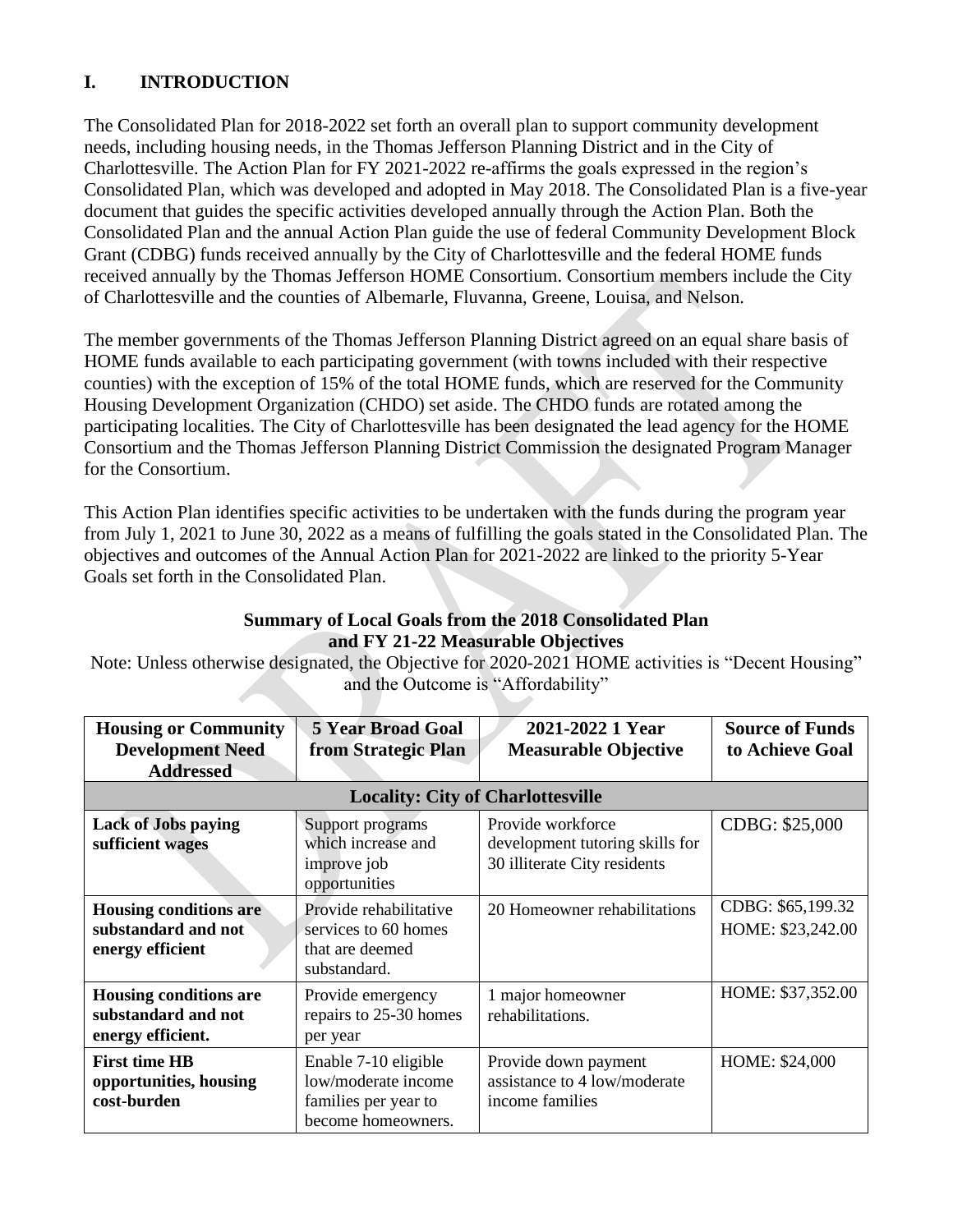| <b>Housing or Community</b><br><b>Development Need</b><br><b>Addressed</b>                           | <b>5 Year Broad Goal</b><br>from Strategic Plan                                                                                                                                                                             | 2021-2022 1 Year<br><b>Measurable Objective</b>                                                          | <b>Source of Funds</b><br>to Achieve Goal                                            |
|------------------------------------------------------------------------------------------------------|-----------------------------------------------------------------------------------------------------------------------------------------------------------------------------------------------------------------------------|----------------------------------------------------------------------------------------------------------|--------------------------------------------------------------------------------------|
| Risk of homelessness, cost-<br>burdened renters,<br>doubling-up, substandard<br>housing, segregation | Support redevelopment<br>of public and/or other<br>subsidized housing to<br>reintegrate those<br>properties into existing<br>neighborhoods. Where<br>applicable, support<br>resident bill of rights as<br>formally adopted. | Assist 16 low income residents<br>with Resident-involved<br>redevelopment.                               | CDBG: \$34,000.00                                                                    |
| Lack of training provided<br>by employers                                                            | Conduct training<br>sessions                                                                                                                                                                                                | Assist 15-20 low/moderate<br>income persons with business<br>development (technical<br>assistance)       | CDBG: \$61,294.28                                                                    |
| <b>Transportation access</b><br><b>barriers</b>                                                      | <b>Support Infrastructure</b><br>Improvements                                                                                                                                                                               | Provide streetscape<br>improvements to improve<br>pedestrian safety in the Ridge<br>Street neighborhoods | CDBG:<br>\$156,247.20                                                                |
| Lack of safe public spaces                                                                           | Collaborate to Fund<br>Projects Expand<br><b>Financing Capacity</b>                                                                                                                                                         | Provide neighborhood<br>improvements to improve<br>public safety in the Ridge<br>Street neighborhoods    | CDBG:<br>\$156,247.20                                                                |
|                                                                                                      | <b>Locality: Albemarle County</b>                                                                                                                                                                                           |                                                                                                          |                                                                                      |
| <b>Housing or Community</b><br><b>Development Need</b><br><b>Addressed</b>                           | <b>5 Year Broad Goal</b><br>from Strategic Plan                                                                                                                                                                             | 2021-2022 1 Year<br><b>Measurable Objective</b>                                                          | <b>Source of Funds</b><br>to Achieve Goal                                            |
| <b>Create affordable</b><br>homeownership<br>opportunities                                           | Construct affordable<br>owner-occupied units<br>and associated<br>infrastructure                                                                                                                                            | 20 homes                                                                                                 | <b>CDBG</b><br>\$1,000,000<br><b>DHCD</b><br>\$1,250,000<br>Local funds<br>\$906,667 |
| <b>Housing conditions are</b><br>substandard and not<br>energy efficient.                            | Provide emergency<br>repairs to $40 - 50$<br>homes per year                                                                                                                                                                 | 35 to 45 homes                                                                                           | Seniors Safe at<br>Home, church and<br>private donation,<br>County funding           |
| <b>Housing conditions are</b><br>substandard and not<br>energy efficient.                            | Leverage a variety of<br>funds to rehabilitate 8<br>to 10 owner-occupied<br>homes per year.                                                                                                                                 | 5 (HOME)<br>8 to 10 other funding                                                                        | HOME \$84,576.87<br>Private donations<br>County funding                              |
|                                                                                                      | <b>Locality: Fluvanna County</b>                                                                                                                                                                                            |                                                                                                          |                                                                                      |
| <b>Housing or Community</b><br><b>Development Need</b><br><b>Addressed</b>                           | <b>5 Year Broad Goal</b><br>from Strategic Plan                                                                                                                                                                             | 2021-2022 1 Year<br><b>Measurable Objective</b>                                                          | <b>Source of Funds</b><br>to Achieve Goal                                            |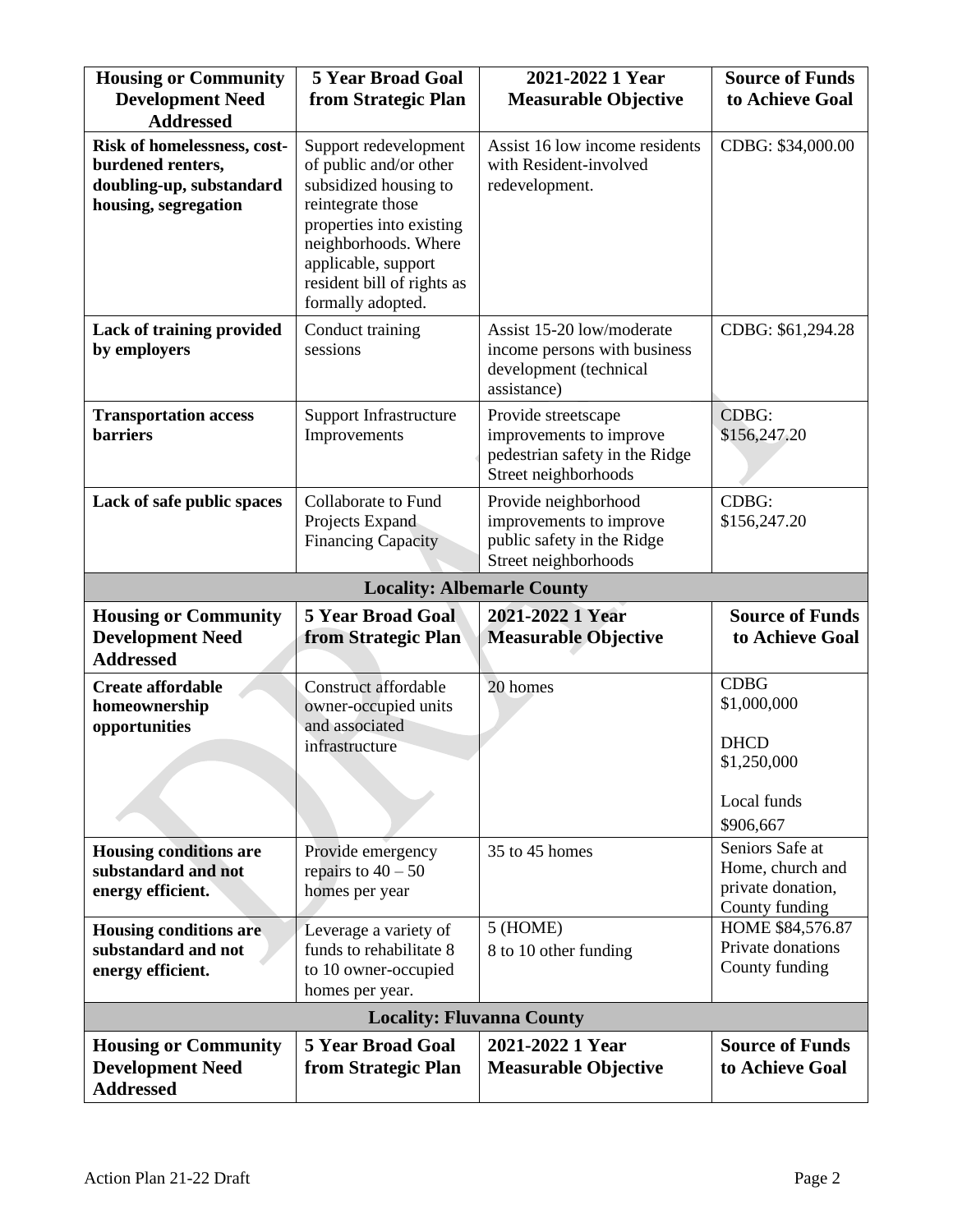| <b>Housing or Community</b>                                                                                                        | <b>5 Year Broad Goal</b><br>2021-2022 1 Year<br><b>Development Need</b><br>from Strategic Plan<br><b>Measurable Objective</b>                                                                                 |                                                                                                                                      | <b>Source of Funds</b><br>to Achieve Goal                        |
|------------------------------------------------------------------------------------------------------------------------------------|---------------------------------------------------------------------------------------------------------------------------------------------------------------------------------------------------------------|--------------------------------------------------------------------------------------------------------------------------------------|------------------------------------------------------------------|
| <b>Addressed</b>                                                                                                                   |                                                                                                                                                                                                               |                                                                                                                                      |                                                                  |
| <b>First-time HB</b>                                                                                                               | Enable 5 eligible<br>families to become<br>homeowners                                                                                                                                                         | Provide down-payment<br>assistance to 1 family                                                                                       | <b>FLHF</b> Funds:<br>\$15,000                                   |
| <b>Multiple needs</b><br>Home solutions for 15<br>elderly in the<br>community                                                      |                                                                                                                                                                                                               | Monetary assistance to local<br>volunteer groups for ten<br>housing repair or accessibility<br>modification                          | <b>State EmHR</b><br><b>FLHF</b> Funds                           |
| <b>Housing conditions are</b><br>substandard and not<br>energy efficient.                                                          | Rehabilitate 4 homes<br>that are deemed<br>substandard                                                                                                                                                        | Identify and create a plan<br>for major home<br>rehabilitations                                                                      | <b>HOME</b><br>\$29,576.87                                       |
| Risk of homelessness,<br>housing options                                                                                           | Create new rental units<br>affordable to low-<br>income residents of<br>Fluvanna County, target<br>Columbia & Bremo<br><b>Bluff</b>                                                                           | Develop plan for small house<br>community, potentially geared<br>toward meeting community<br>needs for the elderly. Purchase<br>lot. | HOME \$55,000<br><b>FLHF Funds:</b><br>\$25,000                  |
| <b>Housing conditions are</b><br>Provide emergency<br>substandard and not<br>repairs for 50 homes<br>energy efficient.<br>per year |                                                                                                                                                                                                               | Perform emergency Home<br>Repairs on 50 homes                                                                                        | <b>FLHF</b> Funds:<br>\$70,000<br>TJPDC-HPG<br><b>State EmHR</b> |
|                                                                                                                                    | <b>Locality: Greene County</b>                                                                                                                                                                                |                                                                                                                                      |                                                                  |
| <b>Housing or Community</b><br><b>Development Need</b><br><b>Addressed</b>                                                         | <b>5 Year Broad Goal</b><br>from Strategic Plan                                                                                                                                                               | 2021-2022 1 Year<br><b>Measurable Objective</b>                                                                                      | <b>Source of Funds</b><br>to Achieve Goal                        |
| Risk of homelessness,<br>doubling up,<br>discrimination                                                                            | <b>Encourage development</b><br>Provide Fair Housing<br>of 1-2 affordable rental<br>workshops and individual<br>units per year.<br>information for a minimum of<br>20 individuals.<br><b>AFFH</b> activities. |                                                                                                                                      | Virginia<br>Housing/HUD                                          |
| <b>First-Time Homebuyers,</b><br>cost-burden                                                                                       | Enable 1-2 eligible<br>Assist two 1st time<br>families per year to<br>homebuyers with down<br>become homeowners.<br>payment and/or closing cost<br>support - \$10,000.                                        |                                                                                                                                      | HOME \$10,000                                                    |
| <b>Create more affordable</b><br>housing options                                                                                   | Develop, or support the<br>Build up to 1 affordable home<br>for 1 <sup>st</sup> time homebuyer -<br>development of, up to 2<br>affordable housing<br>\$70,575.12<br>options.                                  |                                                                                                                                      | HOME \$74,576.87                                                 |
| <b>Housing conditions are</b><br>substandard and not<br>energy efficient.                                                          | Rehabilitate 5-10<br>Rehab up to ten $(10)$ homes in<br>FY21, up to \$30,000.<br>substandard homes per<br>year with an emphasis<br>on those lacking<br>complete plumbing or<br>accessibility.                 |                                                                                                                                      | Grant funds, In-<br>kinds                                        |
|                                                                                                                                    | <b>Locality: Louisa County</b>                                                                                                                                                                                |                                                                                                                                      |                                                                  |
| <b>Housing or Community</b><br><b>Development Need</b><br><b>Addressed</b>                                                         | <b>5 Year Broad Goal</b><br>from Strategic Plan                                                                                                                                                               | 2021-2022 1 Year<br><b>Measurable Objective</b>                                                                                      | <b>Source of Funds</b><br>to Achieve Goal                        |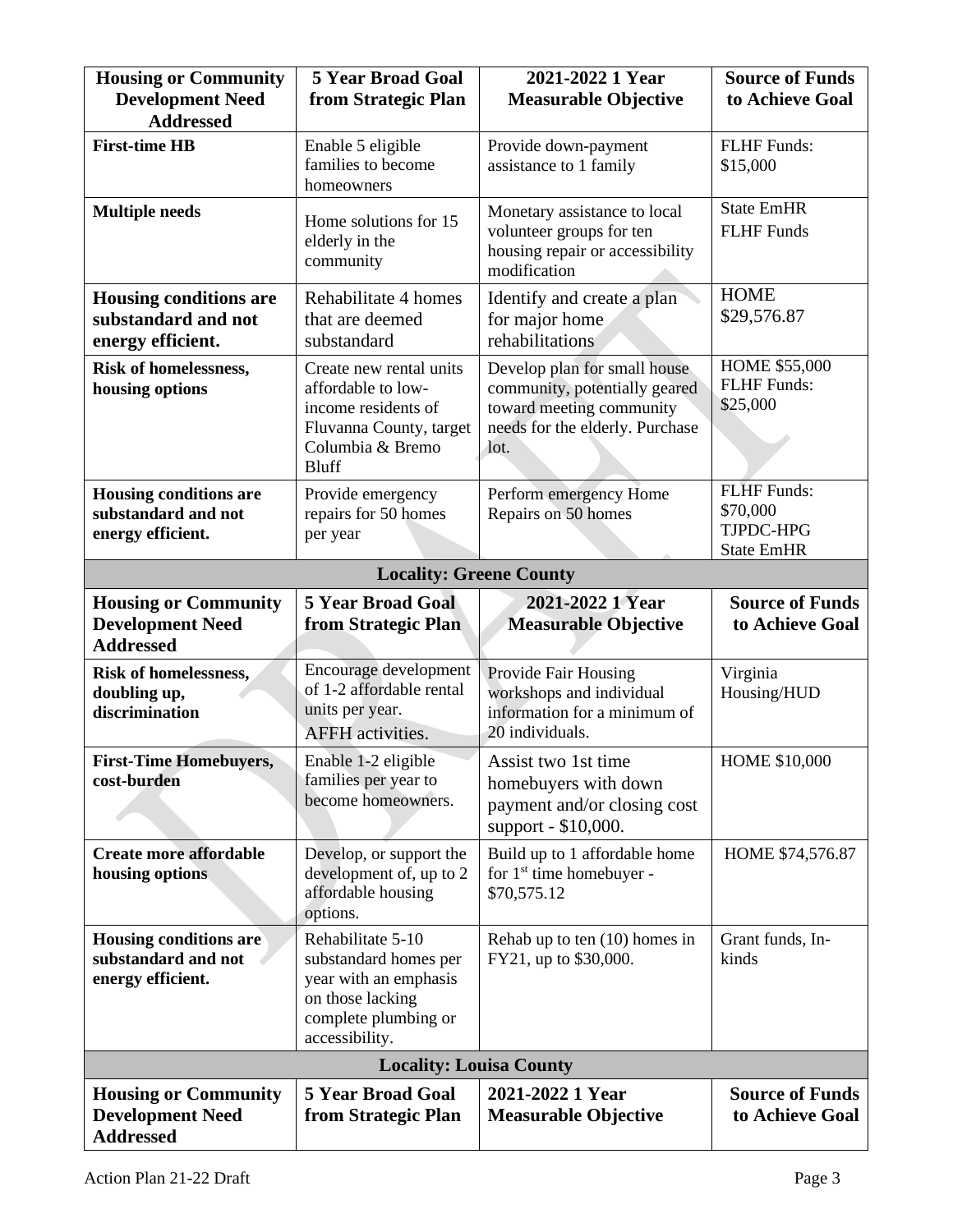| <b>Housing or Community</b><br><b>Development Need</b>                     | <b>5 Year Broad Goal</b><br>from Strategic Plan                                                                                               | 2021-2022 1 Year<br><b>Measurable Objective</b>                                                                                                         | <b>Source of Funds</b><br>to Achieve Goal                        |
|----------------------------------------------------------------------------|-----------------------------------------------------------------------------------------------------------------------------------------------|---------------------------------------------------------------------------------------------------------------------------------------------------------|------------------------------------------------------------------|
| <b>Addressed</b>                                                           |                                                                                                                                               |                                                                                                                                                         |                                                                  |
| <b>Housing conditions are</b><br>substandard and not<br>energy efficient.  | Rehabilitate 1-2 homes<br>per year that are<br>deemed substandard                                                                             | Develop new policies and<br>procedures to expand success<br>of Repair program; identify<br>homes that require significant<br>rehab and identify funding | <b>HPG</b><br>Sale of FLHF<br>owned homes                        |
| Risk of homelessness, cost-<br>burden, doubling up                         | Create 5 new rental<br>units affordable to low<br>income residents of<br>Louisa County                                                        | Purchase lot and build one new<br>rental unit                                                                                                           | HOME: \$84,576.88<br><b>FLHF</b> Funds:<br>\$85,000              |
| <b>Housing conditions are</b><br>substandard and not<br>energy efficient.  | Provide emergency<br>repairs to 100 homes<br>per year                                                                                         | Perform Emergency home<br>repairs on 100 homes                                                                                                          | <b>FLHF</b> Funds<br>TJPDC-HPG<br><b>State EmHR</b>              |
| <b>First-time HB</b>                                                       | Provide down payment<br>Enable 5 eligible<br>families to become<br>assistance to 3 families<br>homeowners                                     |                                                                                                                                                         | <b>Louisa County</b><br><b>FLHF</b> Funds                        |
| Risk of homelessness,<br>housing options, ex-<br>offender re-entry         | Continue operation of<br>transitional home to<br>meet emergency<br>community needs                                                            | Continue operation of<br><b>Transition Home to meet</b><br>emergency community needs                                                                    | <b>FLHF</b> Funds:<br>\$15,000                                   |
| <b>Housing conditions are</b><br>substandard and not<br>energy efficient.  | Provide emergency<br>repairs to 100 homes<br>per year                                                                                         | Perform Emergency home<br>repairs on 100 homes                                                                                                          | <b>FLHF</b> Funds:<br>\$70,000<br>TJPDC-HPG<br><b>State EmHR</b> |
| <b>First-time HB</b>                                                       | Enable 5 eligible<br>families to become<br>homeowners                                                                                         | Provide down payment<br>assistance to 3 families                                                                                                        | Louisa County<br><b>FLHF</b> Funds                               |
| <b>Risk of homelessness,</b><br>housing options, ex-<br>offender re-entry  | Continue operation of<br>transitional home to<br>meet emergency<br>community needs                                                            | Continue operation of<br><b>Transition Home to meet</b><br>emergency community needs                                                                    | <b>FLHF</b> Funds                                                |
|                                                                            | <b>Locality: Nelson County</b>                                                                                                                |                                                                                                                                                         |                                                                  |
| <b>Housing or Community</b><br><b>Development Need</b><br><b>Addressed</b> | <b>5 Year Broad Goal</b><br>from Strategic Plan                                                                                               | 2021-2022 1 Year<br><b>Measurable Objective</b>                                                                                                         | <b>Source of Funds</b><br>to Achieve Goal                        |
| Risk of homelessness, cost-<br>burden                                      | Develop 1-2 affordable<br>rental units per year<br>near community<br>services at a scale<br>consistent with the rural<br>character of county. | Develop one additional rental<br>unit on NCCDF land                                                                                                     | <b>HOME</b> funds<br>\$50,000; PI \$5,000                        |
| <b>Housing conditions are</b><br>substandard and not<br>energy efficient.  | Rehabilitate 4-6<br>substandard owner-<br>occupied homes per<br>year with an emphasis<br>on those without<br>complete indoor<br>plumbing.     | Rehabilitate 4-6 substandard<br>owner-occupied homes with<br>emphasis on accessibility and<br>lacking complete indoor<br>plumbing.                      | <b>HOME</b> funds<br>\$34,576.88; PI<br>\$10,000                 |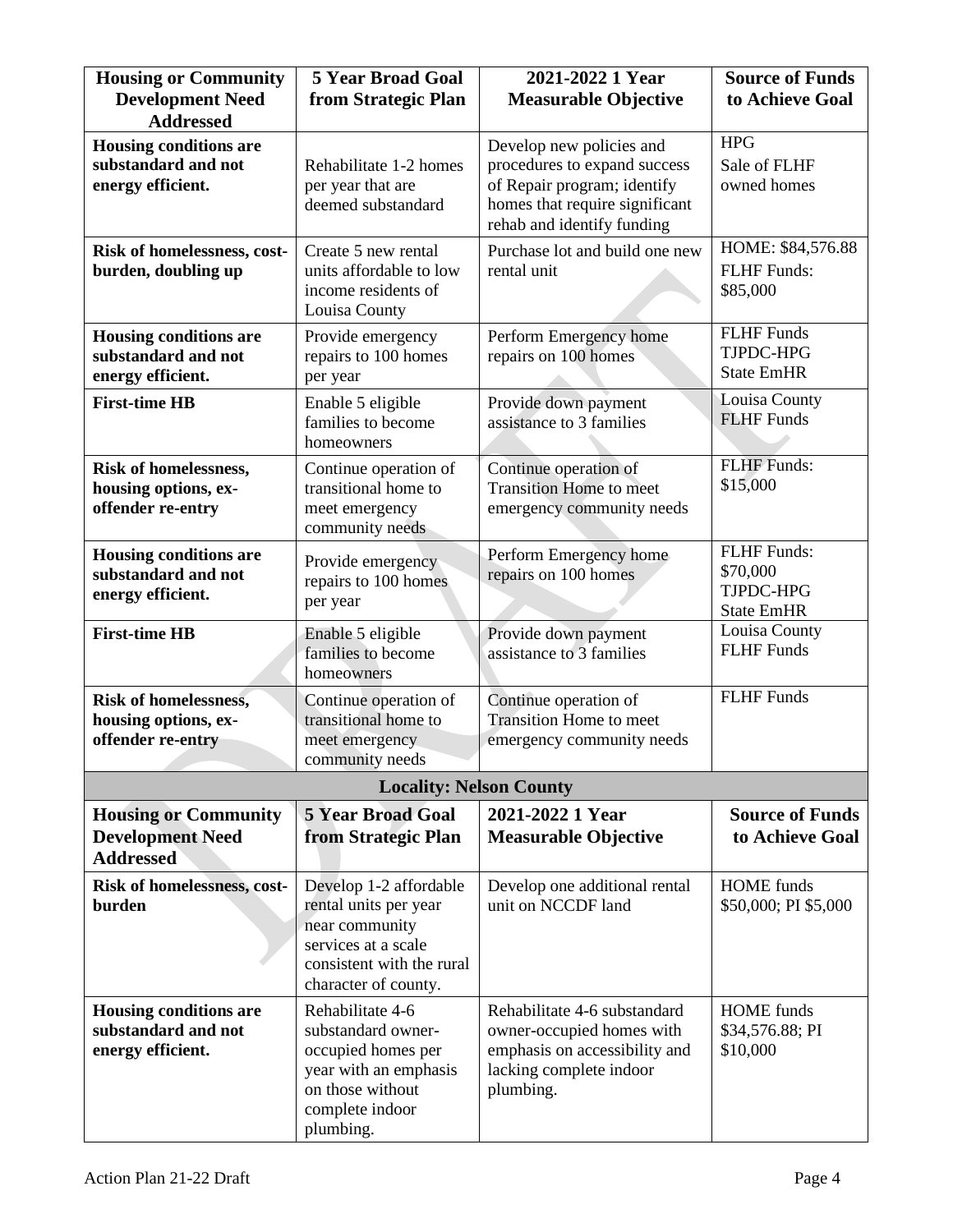| <b>Housing or Community</b><br><b>Development Need</b><br><b>Addressed</b> | <b>5 Year Broad Goal</b><br>from Strategic Plan                                                                     | 2021-2022 1 Year<br><b>Measurable Objective</b>                                                        | <b>Source of Funds</b><br>to Achieve Goal |
|----------------------------------------------------------------------------|---------------------------------------------------------------------------------------------------------------------|--------------------------------------------------------------------------------------------------------|-------------------------------------------|
| First-time HB, cost-<br>burden                                             | Assist 1-2 First-Time<br>Homebuyers with an<br>emphasis on those who<br>have received home<br>ownership counseling. | Assist $1 - 2$ First Time<br>Homebuyers with closing cost<br>assistance, home ownership<br>counseling. | Program Income<br>\$20,000                |

#### **II. RESOURCES**

#### **A. Federal**

This plan is based on allocations for PY21 figures: Charlottesville's FY 20-21 CDBG Entitlement Grant was \$427,176 and HOME funds for the region were \$676,615.00. The breakdown of Consortium estimated funds by locality, and by eligible Community Housing Development Organizations (CHDOs) is as follows:

| Administrative Funds: (10%) | \$67,661.50  |
|-----------------------------|--------------|
| <b>HOME Program Funds:</b>  | \$507,461.25 |
| Albemarle:                  | \$84,576.87  |
| Charlottesville:            | \$84,576.88  |
| Fluvanna:                   | \$84,576.87  |
| Greene:                     | \$84,576.87  |
| Louisa:                     | \$84,576.88  |
| Nelson:                     | \$84,576.88  |
| CHDO Set-Aside (15%)        | \$101,492.25 |
| <b>Total:</b>               | \$676,615.00 |

The sub-recipients in the HOME Consortium currently have **\$35,000** in program income on hand. These funds are programmed for PY21 projects as follows.

| 2021-2022 HOME Projects                                  |                       |  |  |
|----------------------------------------------------------|-----------------------|--|--|
| <b>Projected use of Program Income Currently On-Hand</b> |                       |  |  |
| <b>Project</b>                                           | <b>Program Income</b> |  |  |
| Fluvanna Rehab                                           | \$0.00                |  |  |
| Fluvanna Assistance to First Time Homebuyers             | \$0.00                |  |  |
| <b>Fluvanna New Rental Units</b>                         | \$0.00                |  |  |
| Greene FTHB New Home Construction                        | \$0.00                |  |  |
| Louisa Rehabilitation                                    | \$0.00                |  |  |
| Louisa Assistance to First Time Homebuyers               | \$0.00                |  |  |
| <b>Louisa New Rental Units</b>                           | \$0.00                |  |  |
| <b>Nelson Rehabilitation</b>                             | \$10,000              |  |  |
| <b>Nelson New Rental Units</b>                           | \$5,000               |  |  |
| Nelson First-Time Homebuyer                              | \$20,000              |  |  |
| <b>TOTAL</b>                                             |                       |  |  |

#### **III. DESCRIPTION OF PROJECTS**

The following list of proposed projects details the proposed projects to be undertaken using HOME funds beginning in fiscal year 2021-2022 (beginning July 1, 2021). These projects reflect a one-year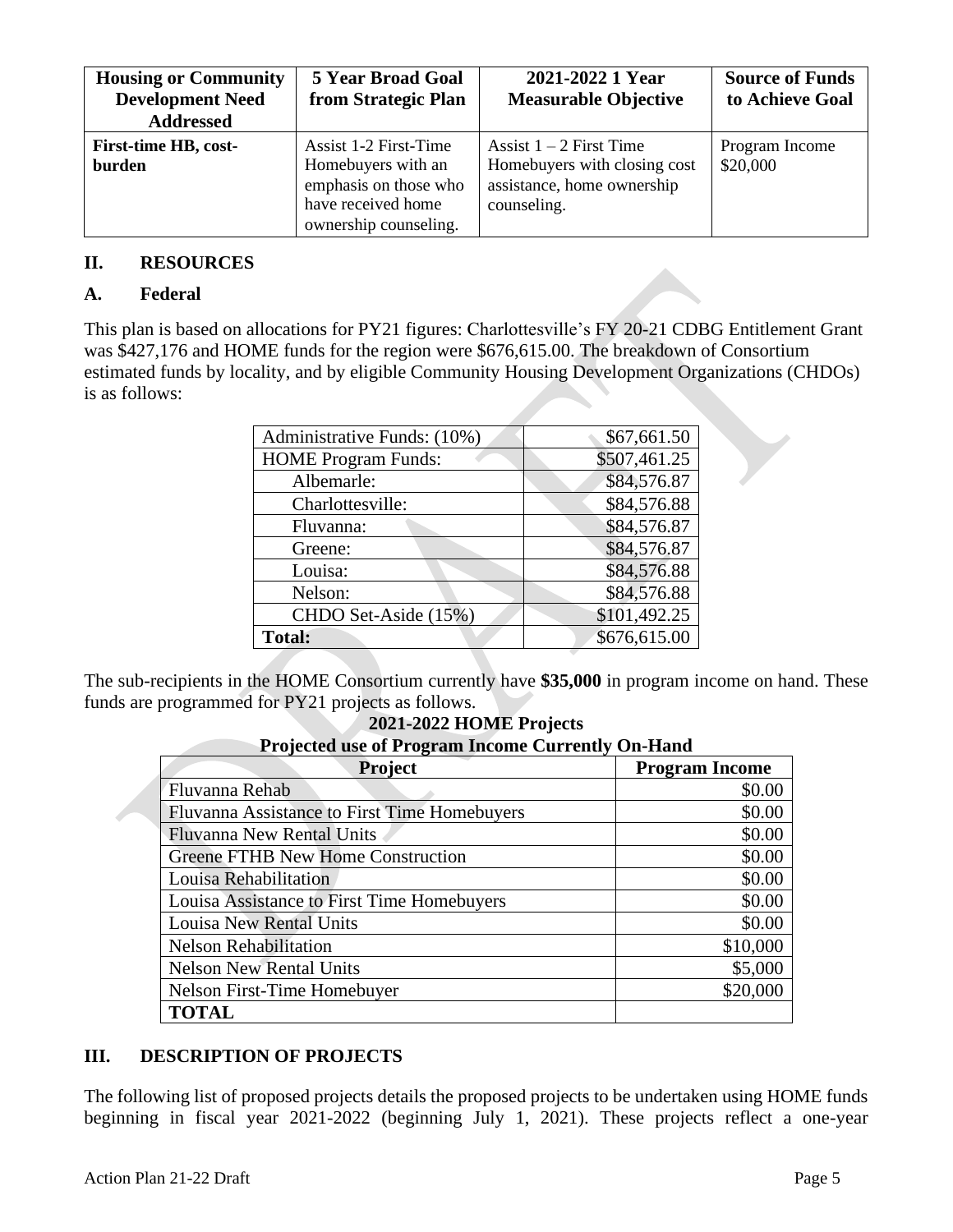implementation plan consistent with the five-year goals approved in the 2018 Consolidated Plan, which are included above in the Introduction to this Action Plan.

Albemarle County

• Complete 5 housing rehabilitation projects for low and very low-income homeowners in substandard housing in Albemarle County. Estimated HOME Investment: \$84,576.87.

Charlottesville

- Complete 21 housing rehabilitation projects for low to moderate-income homeowners in substandard housing in the City of Charlottesville. Estimated HOME investment: \$60,594.00.
- Provide down payment assistance to 4 low/moderate income families Estimated HOME investment: \$24,000.
- CDBG projects are listed in the attached budget.

Fluvanna

- Perform four rehabs on one home. Estimated HOME investment: \$29,576.87.
- Acquire one lot for affordable rental units: Estimated HOME investment: \$55,000.

Greene

- Create one affordable home for purchase by first-time homebuyer. Estimated HOME investment: \$74,576.87.
- Assist two  $1<sup>st</sup>$  time homebuyers with down payment and/or closing cost support: Estimated HOME investment: \$10,000.

Louisa

• Purchase lot and build one new rental unit: Estimated HOME Investment: \$84,575.12.

Nelson

- Rehabilitate or replace 5 substandard owner-occupied homes. Estimated HOME Investment: \$32,139.20.
- Develop one affordable rental unit on NCCDF land: Estimated HOME Investment: \$52,437.67.

# CHDO Set-aside:

NCCDF will purchase land and build approximately 20 units dedicated to workforce housing for qualifying (under 80% AMI) Nelson County residents. Estimated HOME investment: \$101,492.25.

Annual CHDO set-aside funds are used in just one of the six localities with the CHDO funds rotating through all six localities over a six-year period. This allows for an equal share distribution of CHDO funds and provides sufficient funding for a bigger project in each locality. Funds can be used flexibly (loans, grants, or a combination of the two) at the discretion of the locality and the non-profit. Based on the rotation schedule and project readiness, Nelson County is the next locality in the CHDO rotation for 2021-2022, but may not have a project ready to move forward.

# **IV. GEOGRAPHIC DISTRIBUTION**

HOME funds will be distributed throughout the entire planning district, which includes the Counties of Albemarle, Greene, Fluvanna, Louisa, and Nelson and the City of Charlottesville. The CHDO project is assigned to localities on a rotating basis, based on an established rotation schedule. Remaining HOME project funds available are allocated to the six localities in equal amounts. Each locality retains its own Program Income, so amounts vary among the localities.

In Charlottesville, the CDBG Priority Neighborhood for FY 21-22 is Ridge St for a second year. Planned projects include Traffic Calming and pedestrian accessibility improvements. All other City projects will be focused citywide.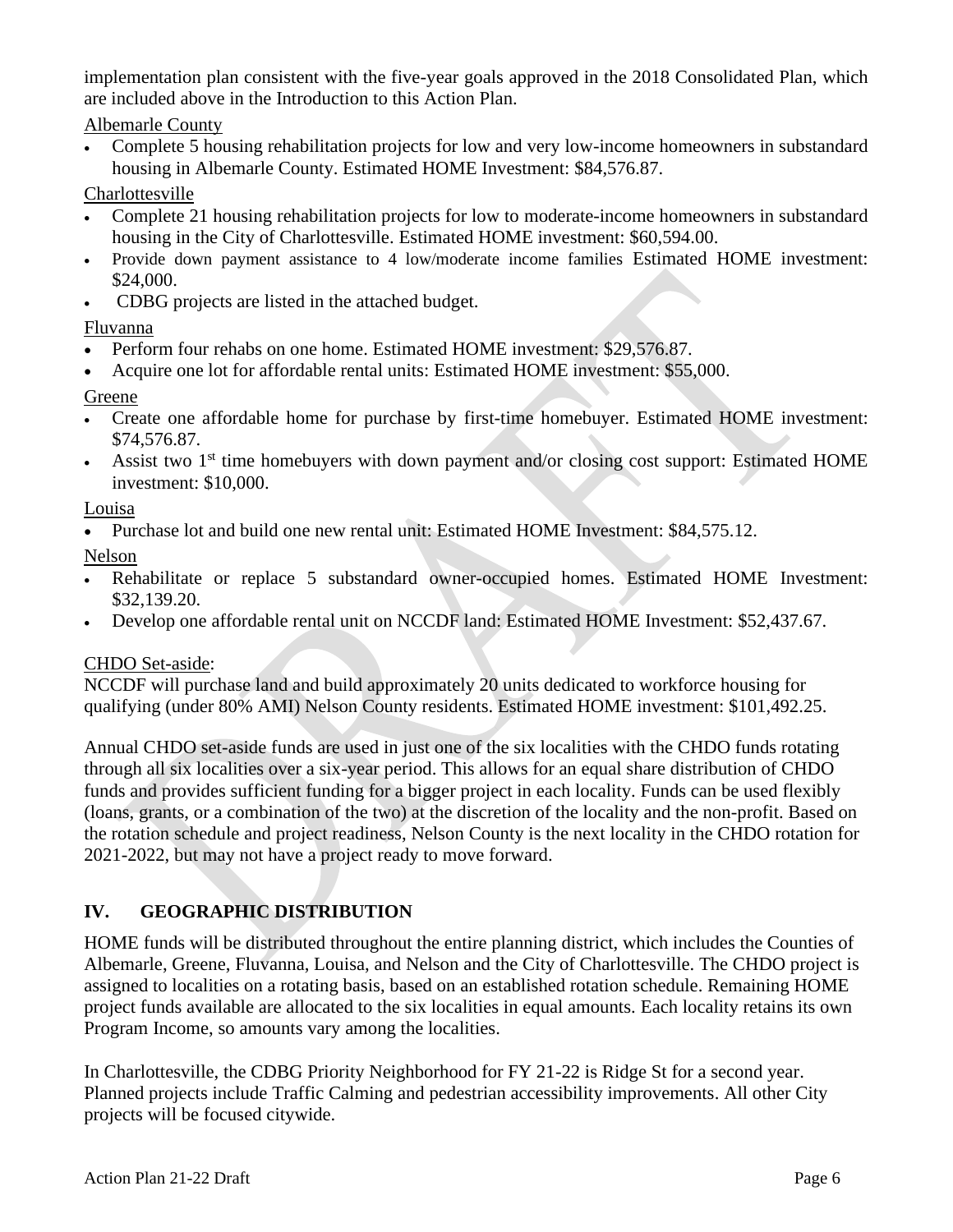#### **V. HOMELESS AND OTHER SPECIAL NEEDS ACTIVITIES**

The annual Homeless Strategy is derived from the revised Community Plan to End Homelessness. The Thomas Jefferson Area Coalition for the Homelessness (TJACH) adopted a revised plan in March of 2019. The revised plan provides a broad strategic vision for TJACH and the homeless service system of care including specific target reductions in homelessness subpopulations. TJACH's primary mission is to make homelessness rare, brief and nonrecurring in this community. Guiding principles identified in the revised plan include a) focusing on the most vulnerable homeless population, b) adopting and implementing housing first strategies, c) using best practices, d) making decisions based on community-level data, e) advocating for a broad and effective system of care beyond housing and homelessness services, f) increasing housing options for the very poor and people with barriers, and g) providing strong regional leadership.

#### **ONE-YEAR GOALS AND ACTIONS FOR REDUCING AND ENDING HOMELESSNESS**

#### **Reaching out to homeless persons (especially unsheltered persons) and assessing their individual needs:**

The Haven operates a low-barrier day shelter open seven days a week as a resource and respite center for people experiencing homelessness. Coordinated assessment is provided every day at The Haven to assess housing barriers and needs, make appropriate referrals, and connect people to prevention, rapid re-housing and permanent supportive housing resources. A PATH Street Outreach program is well-established in this community, which provides two outreach workers, one at Region Ten (full-time) and the other at On Our Own (32 hours per week). These PATH workers are responsible for conducting outreach on the streets, at soup kitchens, and at campsites where people experiencing homelessness congregate in order to assess and provide resources for people with untreated mental health issues. The PATH program participates in the bi-weekly Community Case Review to accept referrals from partner agencies and conducts weekly outreach at the local low-barrier, day shelter, The Haven. In addition, The Haven supports an outreach worker that specializes on substance abuse assessment and referral, conducting outreach at the day shelter and in public places. TJACH uses length of time homeless and overall vulnerability to determine eligibility and priority for rapid re-housing and permanent supportive housing resources and the Prevention Vulnerability Index and Service Prioritization Decision Assistance Tool (PR VI-SPDAT) to determine eligibility and priority for prevention resources.

#### **Addressing the emergency shelter and transitional housing needs of homeless persons**

This community maintains four emergency shelter programs including a high barrier shelter at the Salvation Army, a low barrier seasonal shelter at PACEM, a domestic violence shelter at Shelter for Help in Emergency and a small shelter dedicated to homeless and runaway youth. As documented in the Needs Assessment and Market Analysis, emergency shelters are currently adequately providing for the needs of homeless individuals. However, the number of homeless families is increasing, and the plan calls for increased resources to meet these changing needs. Specifically, these needs could be met by converting existing transitional housing beds to dedicated emergency shelter beds for families and by expanding access to emergency financial assistance programs. In the meantime, this community uses funds from the Virginia Homelessness Solutions Program administered by the Virginia Department of Housing and Community Development to provide emergency hotel/motel vouchers to families experiencing literal homelessness that are unable to access shelter through the Salvation Army. Transitional housing needs will be met predominantly through rapid rehousing programs. The CoC receives funding from the state's Virginia Homelessness Solutions Program grant to support an effective rapid re-housing program, based at The Haven. Support for a Housing Navigator position has been provided by the City of Charlottesville and Albemarle County human services funding process. The Monticello Area Community Action Agency (MACAA) provides transitional housing through their Hope House. Both MACAA and the Salvation Army are seeking private funds for ongoing operations. A primary goal of the system of care is to reduce the amount of time individuals and families experience homelessness and stay in shelters. Data is actively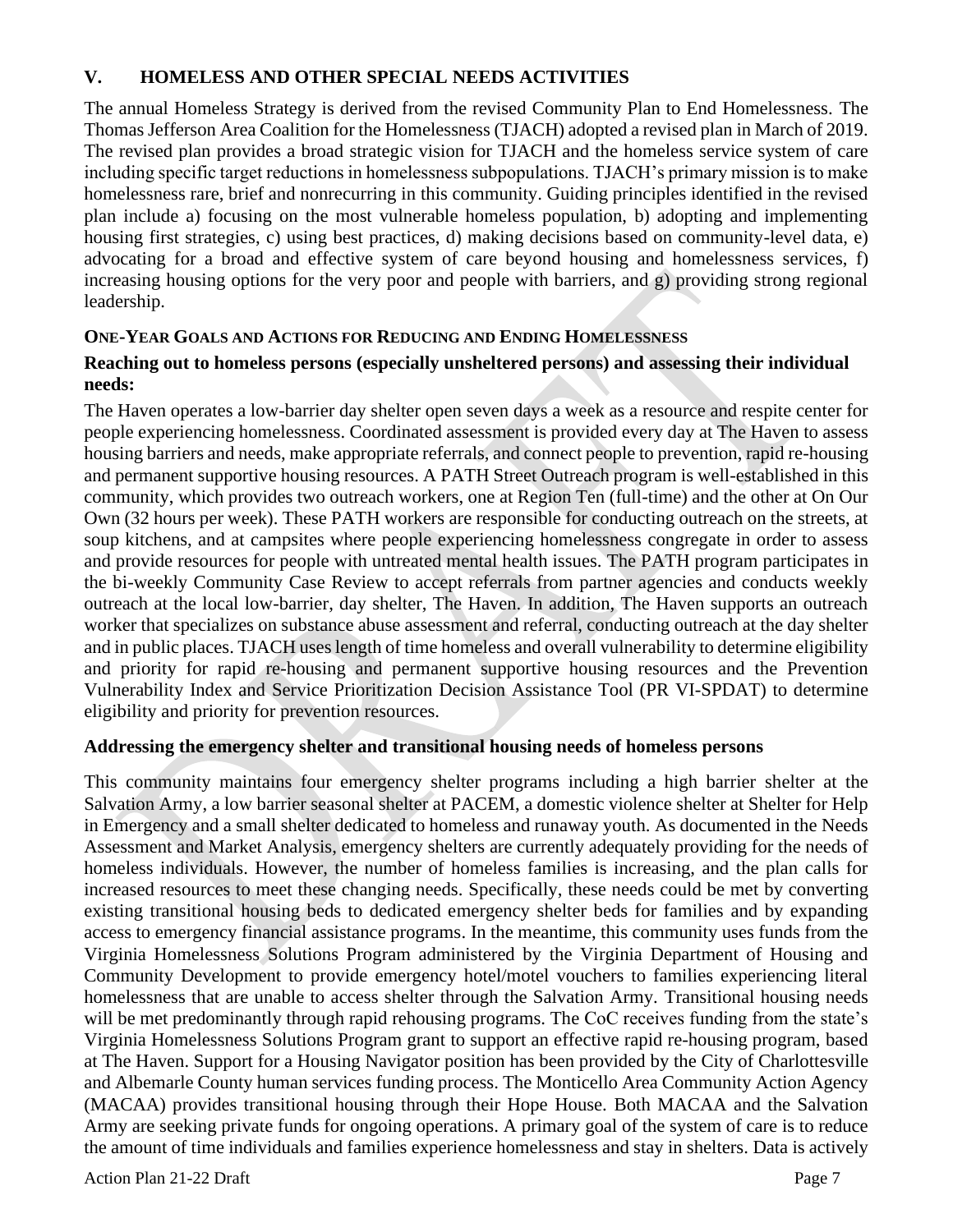collected and reviewed on average lengths of stay in all shelters. When COVID-19 began spreading in our local communities, we shifted to meet the changing needs and began renting rooms in hotels for people with health conditions that put them at increased risk of severe illness from COVID-19. Since April of 2020, TJACH has been supporting an average of 80 people at a given time in hotels to reduce the risk of spread of COVID-19.

#### **Helping homeless persons make the transition to permanent housing and independent living, and preventing individuals and families who were recently homeless from becoming homeless again**

Integrating housing opportunities with ongoing case management support has been identified as a priority for this CoC. Funding support for housing-focused supportive services has been requested from local funders in order to improve this community's capacity to provide housing stabilization services. With the support of a Community Case Review process, we will work to build a pathway from shelters or street to stable housing and build an inventory of participating landlords. A primary goal for the following year is to assess local data to determine a more strategic way to use public resources, integrate a rapid re-housing triage methodology and reduce shelter stays. Early efforts have yielded a significant increase in the amount of rapid re-housing funding from the state and from local government.

#### **Helping low-income individuals and families avoid becoming homeless**

Prevention strategies include interventions immediately prior to homelessness occurring, adequate case management during the transition out of homelessness to prevent relapse, and support during a discharge from institutional housing. The State's Virginia Homelessness Solutions Program has provided funds for homelessness prevention. Local prevention funds prioritize households with a previous experience of homelessness. The Jefferson Area OAR have recently been trained to assist their clients with securing SSI/SSDI support rapidly to have sufficient income to prevent recidivism, and this form of counseling will be practiced over the following year. City of Charlottesville and Albemarle County Departments of Social Services leadership serve on CoC governance and actively work to improve access to mainstream resources for people experiencing housing crisis. Last fiscal year, the prevention program has served 117 people with a short-term subsidy to get into or remain in stable housing. 99% of these households have successfully avoided homelessness as a result.

# **VI. NEEDS OF PUBLIC HOUSING**

# **Introduction**

Public housing is owned and operated by the Charlottesville Redevelopment and Housing Authority (CRHA) and all units are contained within the City limits of Charlottesville.

This section outlines plans to provide this resource and improve the current stock of housing.

#### **Actions planned during the next year to address the needs to public housing**

The Charlottesville Redevelopment and Housing Authority (CRHA) provides housing and tenant support to the City's lowest income population; however, given dwindling HUD resources, CRHA has been forced to concentrate efforts on landlord / tenant responsibilities, with limited resources for public outreach, advocacy and social supports. CRHA relies heavily on community partners to provide on-site and other opportunities for youth and adults in public housing. The agency's overall goal with supporting such programs is to facilitate and encourage residents' efforts towards success and independence. CRHA continues to work closely with the Charlottesville Public Housing Association of Residents (PHAR) in their efforts to provide resident outreach, resident leadership development / capacity building, and resident advocacy.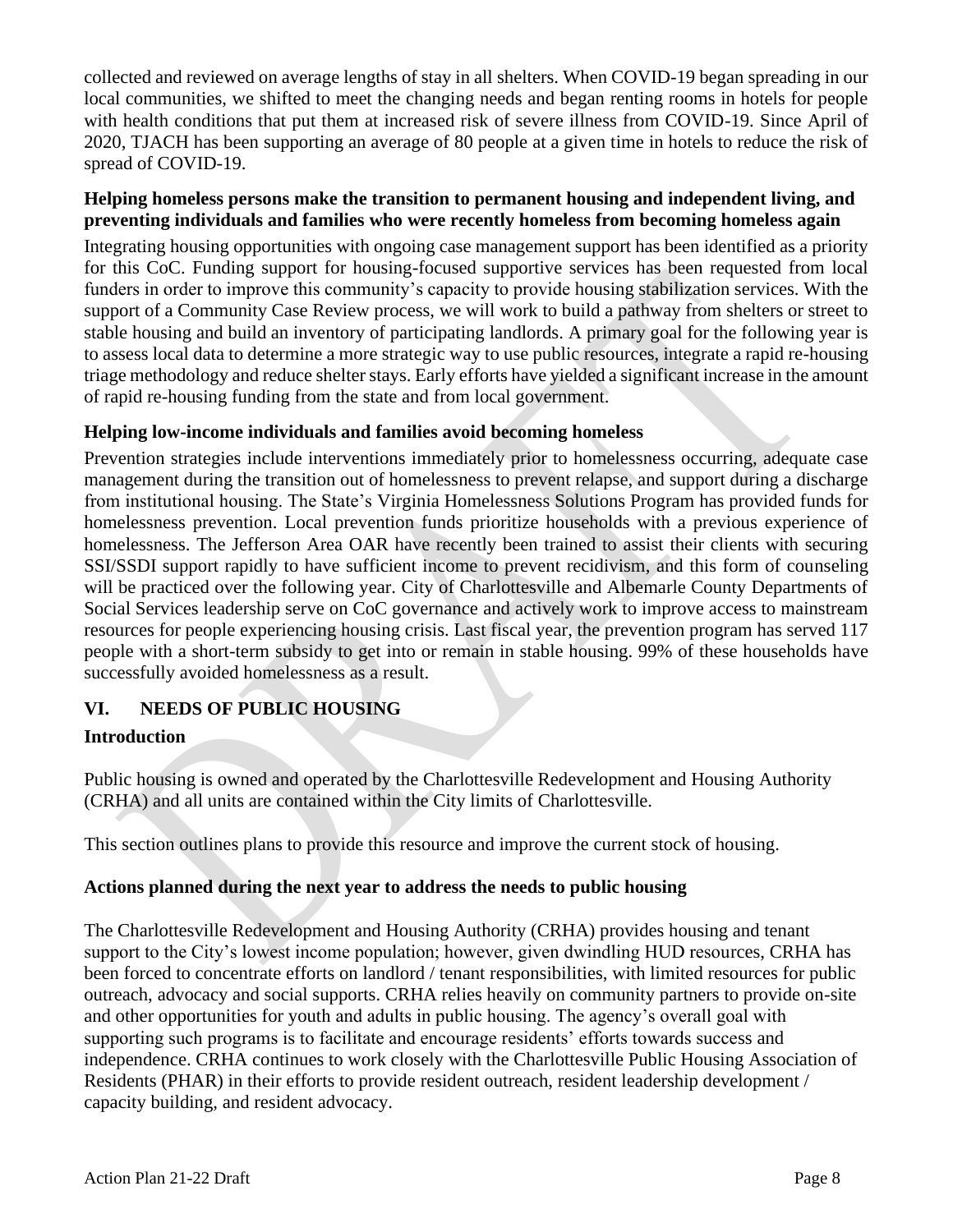More recently, in conjunction with PHAR and a committee of community stakeholders, CRHA has embarked on significant redevelopment planning efforts. In support of these efforts, the City of Charlottesville has recently approved funding for assistance to support CRHA with operations and redevelopment. This funding includes support for Redevelopment Project Coordinator and Relocation Specialist positions; redevelopment activities associated with Crescent Halls; professional surveying and environmental survey services; relocation and moving services for Crescent Halls residents; "parallel track"/repairs and rehab at other sites; redevelopment legal counsel redevelopment admin/overhead costs; funding to support TING providing free installation of internet services to public housing residents; and miscellaneous redevelopment planning expenses. The CRHA has closed on South First Street Phase 1 and anticipates closing on Crescent Halls on March 15, 2021. We will begin working on planning for the next public housing redevelopment project. The goal of redevelopment is to transform the public housing sites into vital mixed-income and mixed-use (where appropriate) communities to the greatest extent possible, while maintaining a respectful relationship with the surrounding neighborhoods. The City has also proposed \$15 million in funding over the next five years to continue to support public housing redevelopment efforts.

The Charlottesville Affordable Housing Fund has reserved funds (and proposed future funding) for a Supplemental Rental Assistance Program administered by CRHA. This voucher program provides approximately 75 vouchers, annually, for households who are homeless and for Housing Choice Voucher Program eligible households.

CRHA has recently hired staff to specifically focus on Section 3 initiatives. This work will assist public housing residents with job training and direct participation in redeveloping CRHA's own properties.

#### **Actions to encourage public housing residents to become more involved in management and participate in homeownership**

The Charlottesville Redevelopment and Housing Authority (CRHA) continues to examine the potential to sell off its inventory of individual houses to current occupants or other CRHA residents. Dependent upon funding restrictions and implications for the release of the HUD declaration of trust, CRHA may like to potentially sell one or more of these units to facilitate homeownership opportunities while also helping stabilize the organization's financial situation.

CRHA continues to work with Habitat for Humanity of Greater Charlottesville and Piedmont Housing Alliance to help public housing residents and other interested eligible households identify and locate other housing options. Working to develop these public and private partnerships helps to provide the community with greater housing choices and better quality of life.

The Charlottesville Redevelopment and Housing Authority (CRHA) continues to give preference to homeless individuals in its public housing and housing voucher programs, as a way of helping local residents transition to permanent housing.

The CRHA has revised its Administrative Plan to incorporate the HCV Homeownership Program.

#### **If the PHA is designated as troubled, describe the manner in which financial assistance will be provided or other assistance**

The recovery agreement has been executed by the City of Charlottesville, CRHA and the Field Office.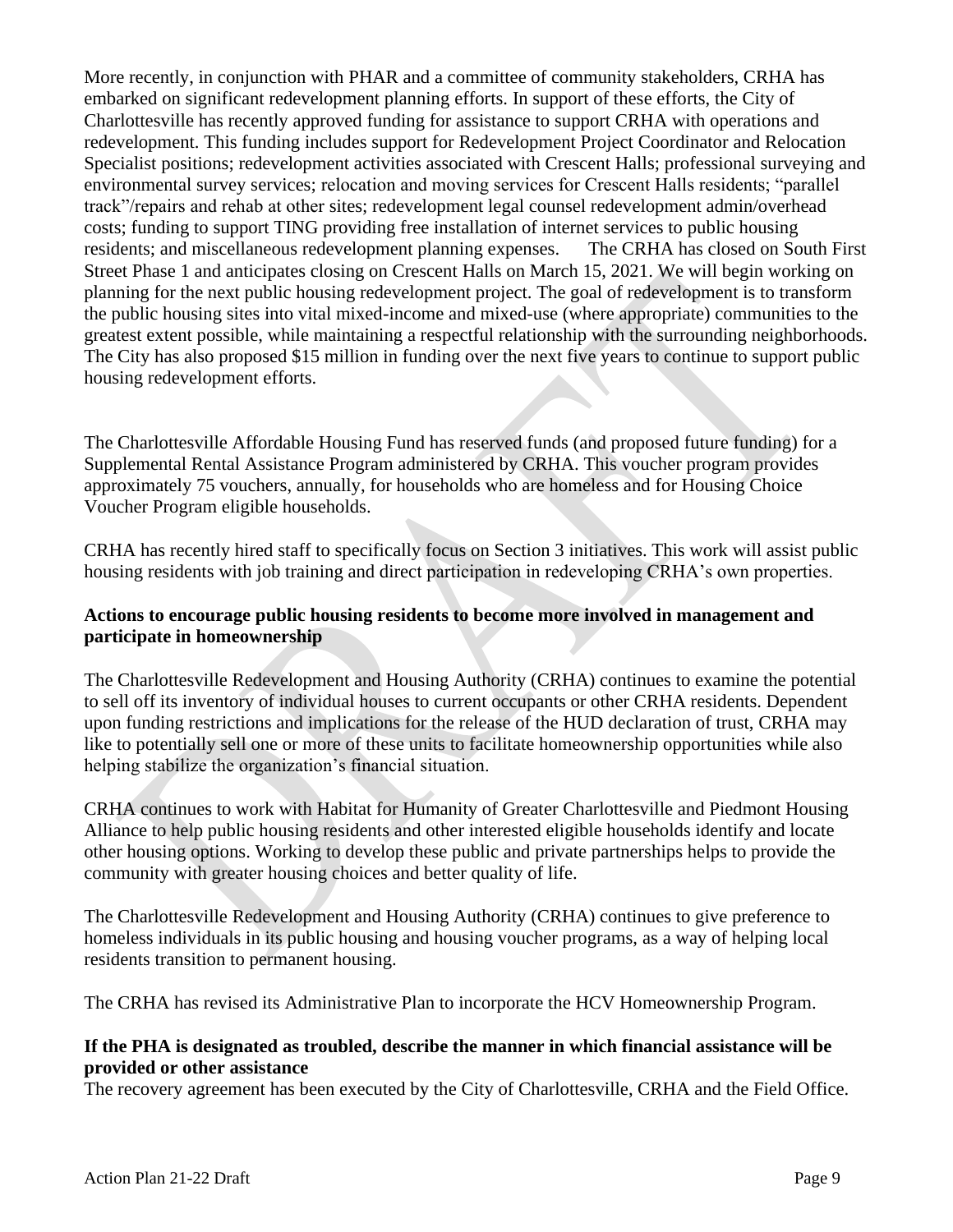# **VII. BARRIERS TO AFFORDABLE HOUSING**

#### **Introduction**

This section describes actions planned to remove or ameliorate barriers to affordable housing in the one year period. The one-year actions described in this section are intended to fit within the 5-year strategy to remove or ameliorate barriers to affordable housing.

Charlottesville continues to complete the update of its Comprehensive Plan, Affordable Housing Strategy as well as re-write its Zoning Ordinance. The City has retained the services of RHI Consultant Team to assist staff in completing the projects. These initiatives are designed to provide policies that will spur creation of more affordable housing in the city. The Housing Needs Assessment, completed in 2018, continues to inform the development of these initiatives.

The current COVID-19 situation has affected the City's revenue stream and may delay the City's ability to meet its affordable housing priorities. However, the City continues its funding commitment to affordable housing development. In FY 2021, the City Council allocated more than \$2.4 million to support the creation of affordable housing, and the City Council is proposing to continue its investment in the affordable housing creation in the 2021/22 budget. Funding will provide financial support for Phase I and Phase 2 of the Piedmont Housing Alliance's (PHA) Friendship Court Redevelopment project, and Charlottesville Redevelopment Housing Authority's (CRHA) redevelopment activities, among other projects. The current PHA's 11.75-acre site has 150 units and after the redevelopment plan is fully implemented, there will be approximately 450 units, most of which will be affordable largely to households at 30 to 80% AMI. The City will continue its financial support through the Charlottesville Affordable Housing Fund (CAHF) to programs such as homeownership, first time home buyers down payment assistance, owner-occupied rehabilitation assistance, energy conservation assistance, and other initiatives through its nonprofit partners. In addition, funding will continue to support the Supplemental Rental Assistance Program administered by the CRHA. Approximately, \$2,595,000 has been appropriated by the City over the last 3 program years to assist low-income households and homeless persons with their rental assistance needs.

While the City was not able to fund the Charlottesville Affordable Housing Fund (CAHF) in FY21, an end-of-year allocation of FY19 funding provided \$700,000 in housing assistance. This funding will be used to support COVID-relief housing assistance to low-income households to address rental assistance, homelessness, re-entry assistance and mortgage assistance. This funding, combined with the \$581,723 CDBG-CV funds received by the City will continue to assist numerous City households.

**Actions it planned to remove or ameliorate the negative effects of public policies that serve as barriers to affordable housing such as land use controls, tax policies affecting land, zoning ordinances, building codes, fees and charges, growth limitations, and policies affecting the return on residential investment.**

#### **Analysis of Impediments to Affordable Housing Update**

The City's Affirmatively Furthering Fair Housing requirements has been postponed until October 2022.The Analysis of Impediments to Fair Housing Choice (AI) has been updated and approved by the City Council in March 2019, as a supplement to the Consolidated Plan. Actions in FY 21-22 to address impediments identified in the AI are included as an attachment to this plan.

#### **Albemarle County – Resolution in Collaboration with Habitat for Humanity**

The County of Albemarle received two planning grants funded through CDBG to assist Habitat for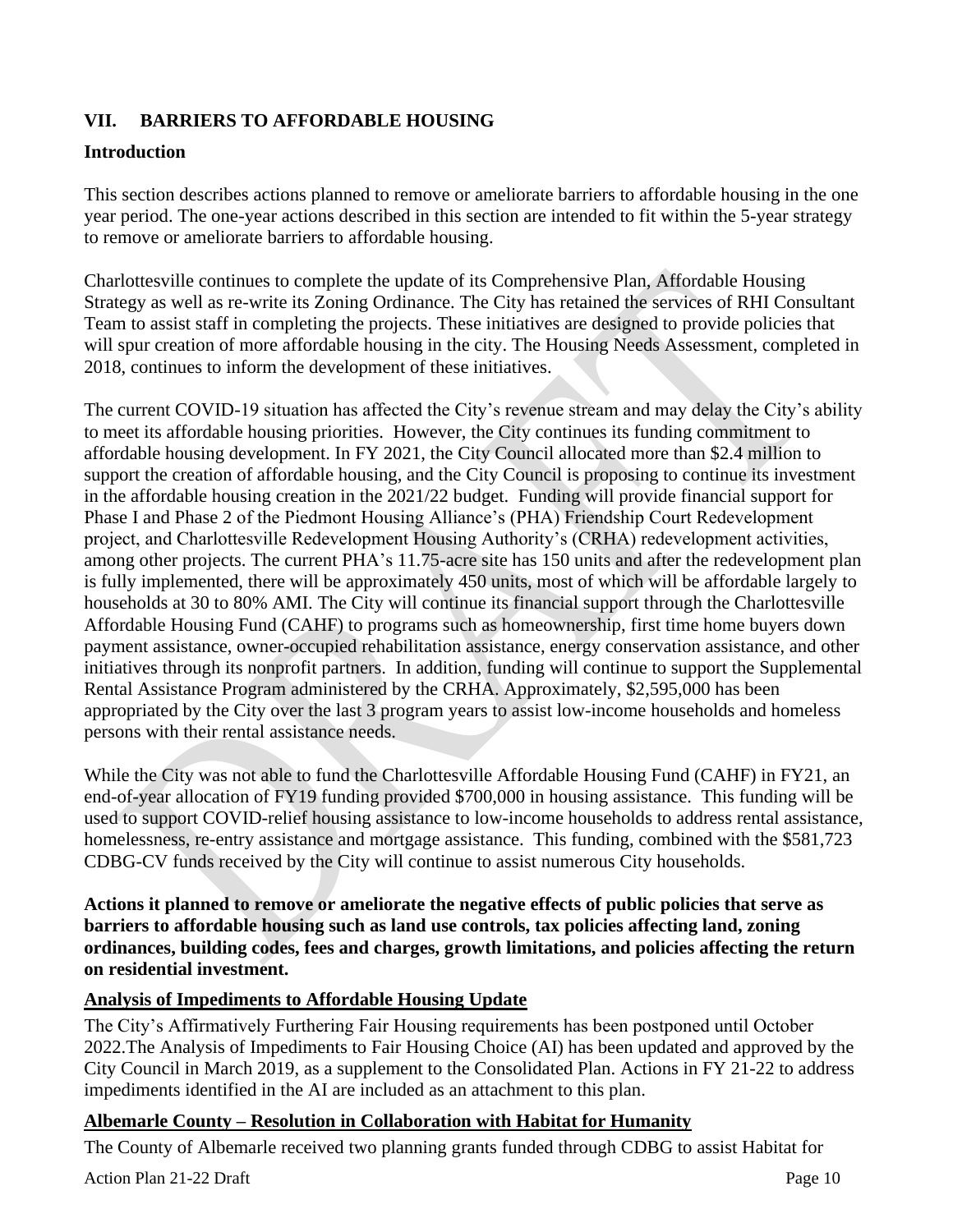Humanity in community organizing and developing plans for the first phase of the Southwood Mobile Park redevelopment. An action plan has been developed with steps leading to construction beginning in early 2021.

# **Central Virginia Regional Housing Partnership**

CVRHP launched with the help of the Blueridge Group, the newly branded PorchLight VA regional housing locator tool in November of 2020. This tool currently features available affordable rental units in the region, with the for-sale portion of the site launching at a future date. A collated list of resources by locality is also included

In lieu of the 2020 Central Virginia Regional Housing Summit, the Central Virginia Regional Housing Partnership offered a free virtual Speaker Series titled "Navigating Today's Affordable Housing." The Fall Speaker series was underwritten by the Charlottesville Area Association of REALTORS® (CAAR) and the Virginia Housing and hosted by the Central Virginia Regional Housing Partnership and the Thomas Jefferson Planning District Commission. Considering the success of the Fall Speaker Series, the RHP Events Committee decided to continue hosting online events through the summer.

CVRHP are creating a Regional Affordability Housing Plan. Each locality (the City of Charlottesville, and the counties of Albemarle, Fluvanna, Greene, Louisa, and Nelson) will have dedicated chapters that address affordable housing within their jurisdiction that feeds into addressing creating affordable housing throughout the region. Draft chapters for Greene County, Louisa County, and Nelson County are now complete and have been reviewed by the Strategies and Analysis Committee. Staff created an online survey to review the draft recommendations and attempt to prioritize the identified affordable housing strategies, however, discussions on how best to proceed with prioritization are on-going. Drafts of Albemarle and Fluvanna County will be made available to the Strategies and Analysis Committee at their March meeting for review. Staff also met with City of Charlottesville staff to discuss incorporating the City's affordable housing policy into the regional template. The regional chapter will be drafted following review of the Albemarle and Fluvanna chapters.

#### **City - Comprehensive Plan Updates**

The City staff is currently working with the RHI Consultant Team to update the Comprehensive Plan, which provides a vision for the City's future growth and specific guidance on land use policies, development patterns, and infrastructure and public facility investments. The Plan update and wholesale Zoning Ordinance rewrite will be informed by the City's affordable housing strategy, policy and program recommendations.

#### **City - Comprehensive Housing Strategy**

The City of Charlottesville, in partnership with the HAC, RHI Consultant Team and Comp Plan Steering Committee affordable, is working to develop a comprehensive affordable housing strategy for the City. The overall goals of the housing strategy are to 1) identify specific targets and means to meet affordable housing unit production and preservation based on household income, 2) identify specific regulatory tools and developer incentives to support and encourage the provision of new affordable housing units within the City, and 3) ensure equitable development throughout the City's neighborhoods.

In October 2019, the City of Charlottesville contracted the services of Rhodeside and Harwell, Incorporated, to undertake the update of the Comprehensive Plan (including a Housing Strategy) and Zoning Ordinance Rewrite. This process – called Cville Plans Together – is being tracked on a project website, [https://cvilleplanstogether.com/.](https://cvilleplanstogether.com/)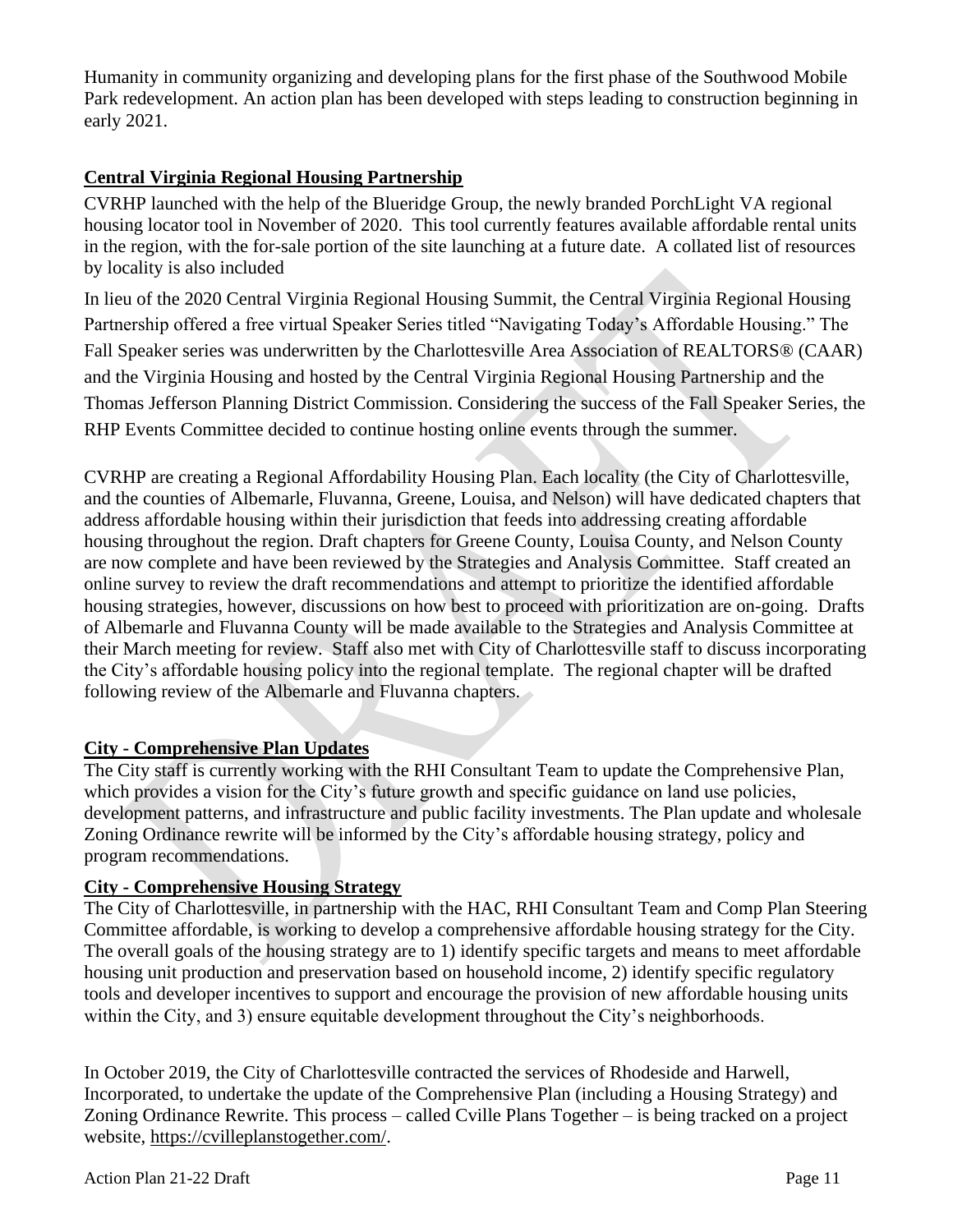There are three related outcomes for this process:

- **An updated Comprehensive Plan**, which will build on the 2017-2018 Planning Commission process to include updated information based on community input.
- **An Affordable Housing Plan**, as part of the Comprehensive Plan, to create a unified strategy for housing Charlottesville's residents.
- **A zoning ordinance** that reflects the updated community land use vision and addresses other needed updates (state requirements, consistency, etc.).

The Affordable Housing Plan contains immediate, short-term, and longer-term recommendations to advance affordable housing. The development of the Charlottesville Affordable Housing Plan was a year-long effort conducted in four phases: review of existing conditions, existing programs, and previously-completed plans; discussion of community goals and priorities; development of strategies and tools; and the completion of a final plan.

The Plan is ultimately a living document to be used by City staff, housing policy advisors, and elected leadership to guide affordable housing policies and investments over the coming years. In the near term, in winter and spring 2021, the recommendations in this plan will be incorporated in revisions to the Comprehensive Plan and inform the City's zoning code rewrite.

Council's endorsement of the Affordable Housing Plan was requested as a checkpoint prior to fully incorporating the strategies within this Plan into the Comprehensive Plan and other City planning efforts in March 2021.

#### **City of Charlottesville's Strategic Investment Area and Form-based Code**

The City adopted the Strategic Investment Area (SIA) Plan in February 2014. The City completed the Form-Based Code designed to implement the SIA Plan, and adoption was tabled until it can be considered with the Zoning Ordinance revision The recommendations included incentives for inclusion of affordable housing units in new developments.

# **Actions planned to foster and maintain affordable housing**

The provision and retention of affordable housing is a central theme of the 2022 Consolidated Plan. The City of Charlottesville and the Consortium will approach the issue of affordable housing from a variety of pathways, including direct provision of new affordable units, tenant-based assistance, and removal of barriers currently in existence. These barriers may be regulatory, in which case those that are within the purview of localities will be reviewed as described in this plan, or they may be cultural. Many of the goals of the plan are educational in nature, with the purpose of ameliorating community resistance to affordable housing and generating social momentum for grassroots community development.

#### **Actions planned to reduce lead-based paint hazards**

The Consolidated Plan contains several goals that address lead-based paint hazard through the rehabilitation of existing substandard homes. The overwhelming majority of homes that undergo rehabilitation were built before 1978 and can be consider high-risk for hazard. Rehabilitation activities will include abatement of lead-based hazards in compliance with federal law. Detection and removal of lead-based paint in residences constructed before 1978 is to occur while rehabilitating homes when there are children present under the age of 7 years.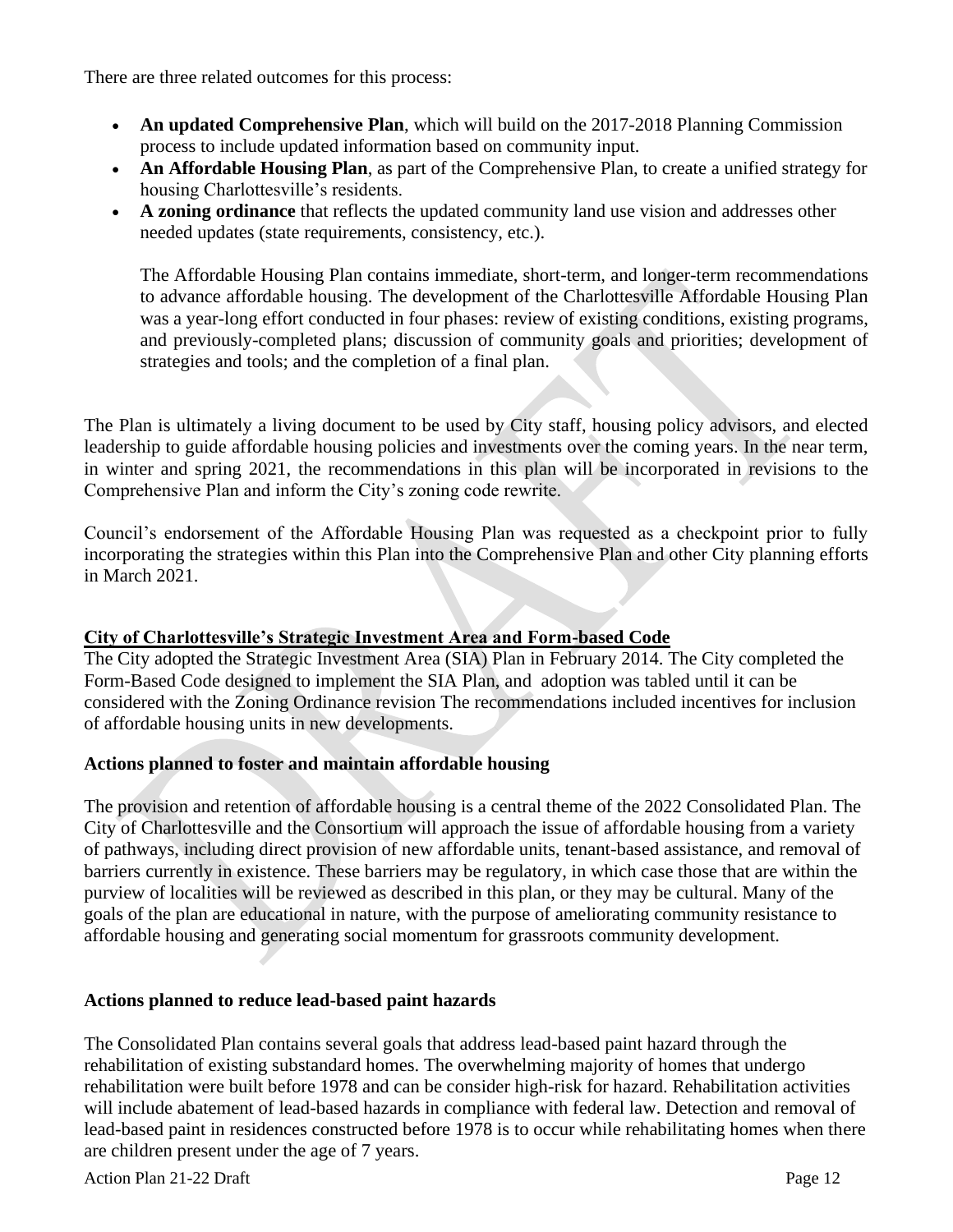The Fluvanna/Louisa Housing Foundation has a certified lead-based paint hazards trainer to assist the region's non-profit providers. Houses being purchased with the down payment and closing cost assistance program to first-time homebuyers also must be reviewed for lead based paint.

Training has been provided to building inspectors and local housing rehabilitation agencies to allow them to evaluate, treat and/or remove lead paint hazards in our communities. Inspectors evaluate each job before the rehabilitation begins. Grant funding is used to pay for removal of lead based hazards, which will continue to reduce the lead paint concerns. The notification, Watch Out for Lead-Based Paint Poisoning is given to all persons assisted, even if the residence was constructed after 1978, since it serves as a good information and educational tool.

In terms of increasing access to housing without LBP, all of the housing goals in the plan can be considered strategies toward this end. All housing units receiving assistance with CDBG or HOME funds will meet housing quality standards, and thus not contain any lead hazards. The City of Charlottesville, with its down payment and closing cost assistance program to first-time home buyers, will not approve a home if peeling paint is in evidence until it is repaired satisfactorily. This situation is identified through the Section 8 inspection.

#### **Actions planned to reduce the number of poverty-level families**

Many affordable housing and community development activities have the objective of increasing and maintaining self-sufficiency for poverty-level families. The priorities and goals identified in the Action Plan are geared toward increasing the self-sufficiency and financial independence for poverty-level families as it relates to housing/homelessness, workforce development, and economic development.

The primary anti-poverty agency serving the region is the Monticello Area Community Action Agency (MACAA), which serves Charlottesville, Albemarle, Fluvanna, Louisa and Nelson. The Skyline Community Action Program (Skyline CAP) serves Greene County in the Thomas Jefferson Planning District, and also Orange and Madison Counties in Planning District 9. Each of these agencies operates the Head Start pre-school program, a fundamental part of the regional anti-poverty strategy. Each social service agency operates the family self-sufficiency program.

Other organizations and programs in the region including the Charlottesville Redevelopment and Housing Authority, Fluvanna/Louisa Housing Foundation, and the Nelson County Community Development Foundation all administer Housing Choice Voucher Programs for low-income families. Additionally, organizations like these as well as the Albemarle Housing Improvement Program and others also provide assistance to low-income families in making household repairs and installing indoor plumbing.

Finally, the region has a strong, locally administered Social Service/ Welfare Departments operating in each locality. Acting as the primary provider of state funded programming and service delivery, these local government offices help implement the regional strategy by administering strong programs with a coordinated, comprehensive approach.

The City of Charlottesville's Strategic Action Team, comprising key staff from the Departments of Economic Development, Neighborhood Development Services, Social Services, Human Services and the City Manager's Office developed the Pathways to Self Sufficiency: Growing Opportunities Report with action strategies to increase job opportunities through workforce development efforts and to reduce barriers to assist residents with retaining jobs with the ultimate goal of reducing the number of families living in poverty in the City. The report serves as an action plan for prioritizing funding for programs, including CDBG and HOME funding.

Action Plan 21-22 Draft Page 13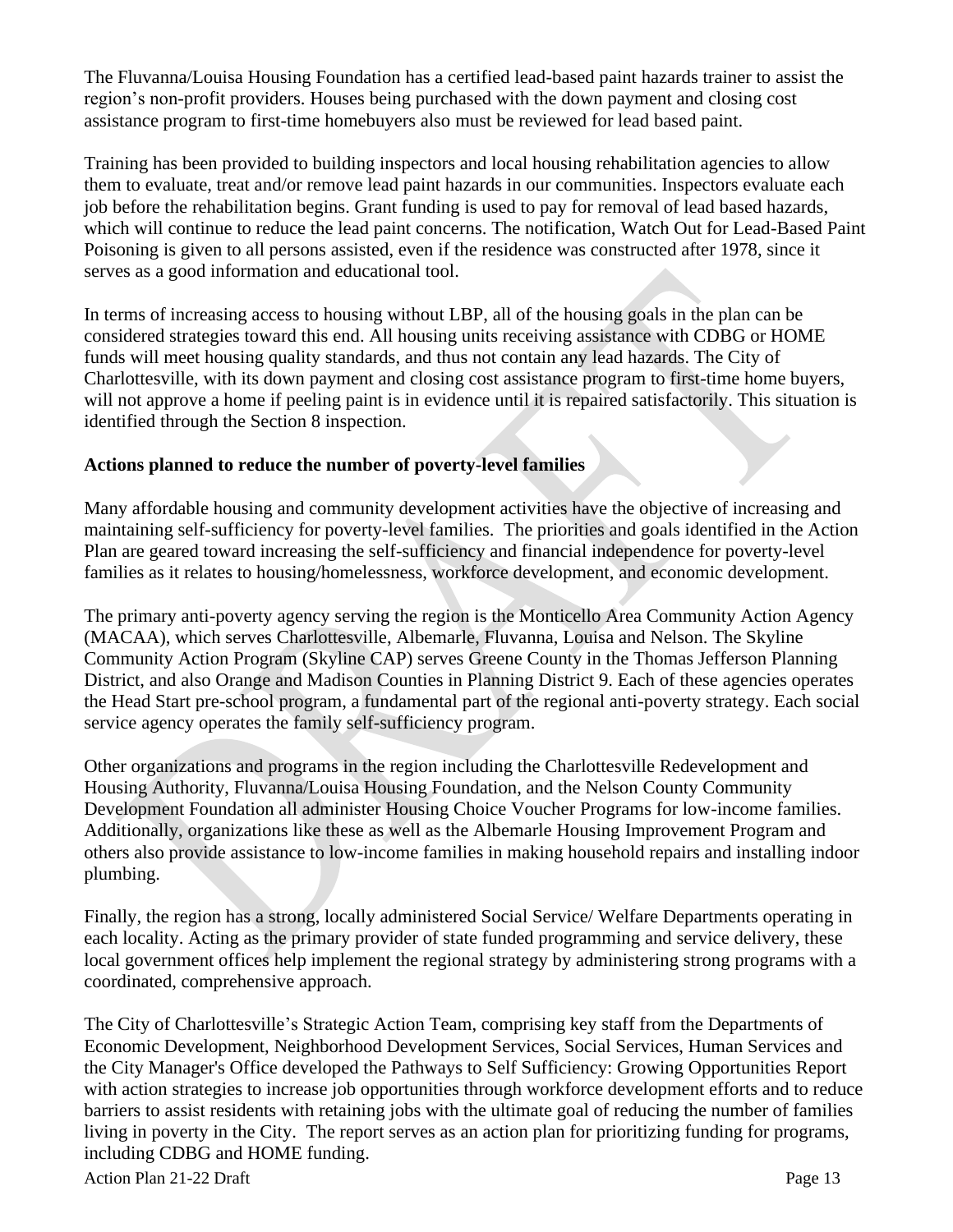In addition to other efforts, the City has initiated effort designed to provide affordable internet access to the residents of public housing. Discussions with potential service providers is in progress. Several goals in this Consolidated Plan address the needs of people in poverty beyond their immediate housing needs. There are goals to increase job training and recruitment services, in order assist people entering the labor force and, as a result, reduce household poverty. Educational campaigns, such as fair housing law and awareness of the unique needs of people with disabilities, may open up opportunities for advancement for groups that had previously been obstructed.

The City of Charlottesville Pathways to Self-Sufficiency: Growing Opportunities Report contains a chapter that addresses affordable housing. Further, the report will help serve as a funding priority guide to ensure the City's CDBG and HOME funds are awarded in coordination with the goals set forth in the report and the Consolidated Plan.

#### **Actions planned to develop institutional structure**

The Housing Directors meet regularly to coordinate the housing programs in the region. The TJACH Governance Board and its Service Providers Council meet monthly to address the needs of the homeless and special needs populations.

The Regional Housing Partnership Advisory Board will meet twice each year, with the Executive Committee meeting bi-monthly. The RHP will also offer two housing summits each year. The RHP will focus on housing production, diversity, accessibility, cost, location, design, and increasing stability for the region's residents.

The City of Charlottesville's current Comprehensive Plan was adopted in August 2013. A broad-reaching update is underway, addressing findings from the City's Housing Needs Assessment. The Albemarle County Board of Supervisors adopted their current Comprehensive Plan on June 10, 2015, including an updated Affordable Housing Policy. The updated policy highlights the dispersal of affordable units throughout a development and adherence to the counties design standards for development areas. State legislation that took effect on July 1, 2016 prevents the County from accepting proffers for affordable housing.

The regional Analysis of Impediments to Fair Housing Choice was updated in 2019. This assessment engaged decision-makers and the general public with the ongoing disparities that exist within the region. It is the intent of the City of Charlottesville and the HOME Consortium to utilize this growing institutional capacity and leverage it toward meeting the goals of this plan. A table of actions to address impediments to fair housing choice is included in Appendix A.

#### **Actions planned to enhance coordination between public and private housing and social service agencies:**

There are a few umbrella organizations in the region that serve to bring together housing providers and human services and health agencies.

- *Thomas Jefferson Area Coalition for the Homeless (TJACH)*: a non-profit organization that serves as the lead for the region's Continuum of Care. The TJACH Governance Board includes representatives from the community, housing providers, representatives from Departments of Social Services, and other human services and health agencies.
- *Housing Directors Council:* includes representatives from all HOME sub-recipients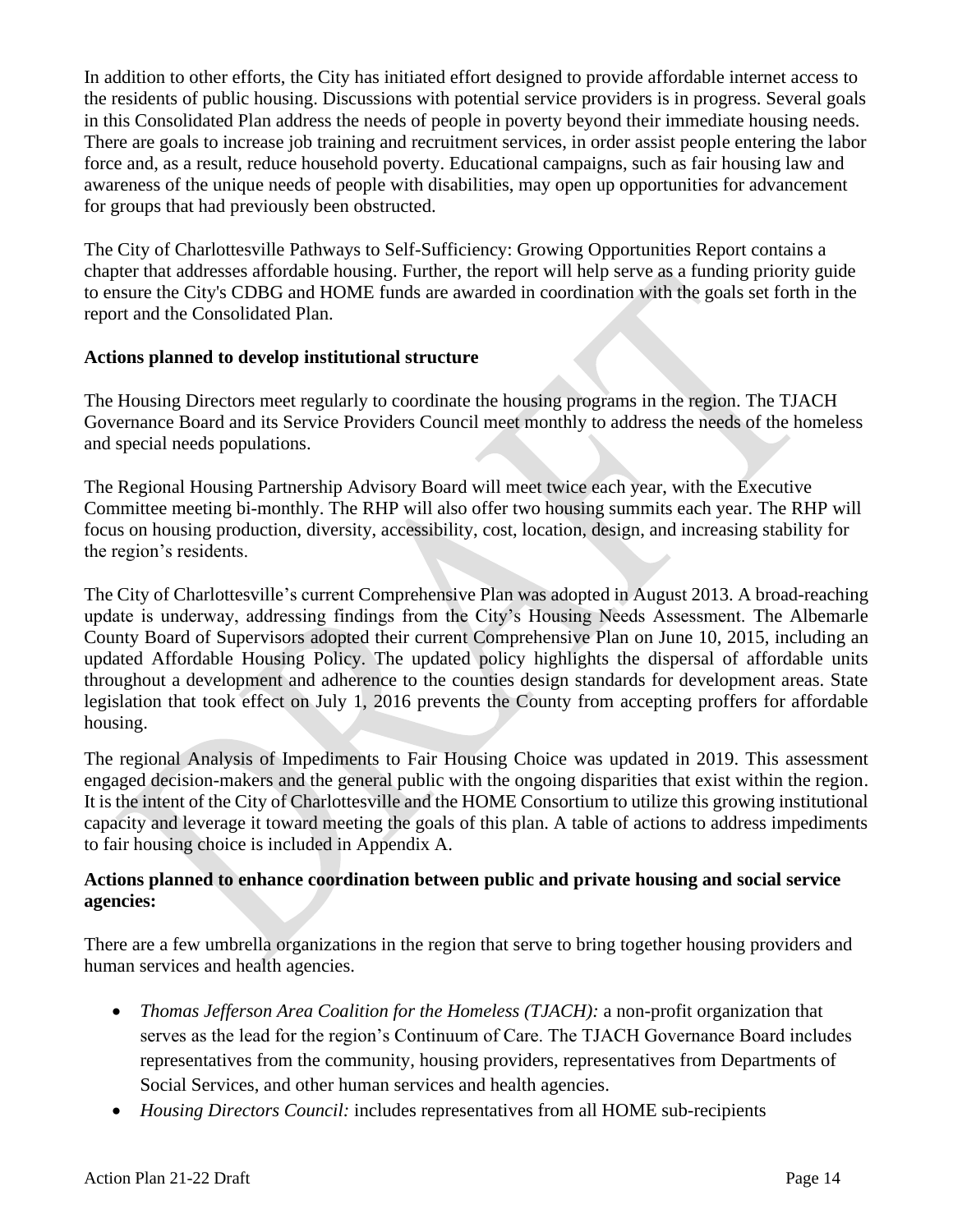- *Jefferson Area Board for the Aging (JABA):* JABA is working with Piedmont Housing Alliance (PHA) on a plan for continuing to keep Low-Income Housing Tax Credit properties affordable beyond the end of their affordability period.
- *Housing Advisory Committee (HAC):* Provides City Council with recommendations regarding housing policy and affordable housing funding priorities; researches and discusses trends and ideas in affordable housing across the state and nation and ways Charlottesville can implement some of those new ideas.

The consortium will continue to collaborate with community partners that provide housing and social services to the community. The City will continue to coordinate efforts through subrecipient partners who are internal and external to local government. The agencies listed under the consultation section of the Consolidated Plan will be included in the citizen engagement process for future action plans.

# **VIII. CITIZEN PARTICIPATION**

Citizen participation was a central component of the Consolidated Plan update, completed in August 2018. This process established the goals and priorities for the Consolidated Plan, which continues to inform the annual Action Plans. For this Action Plan, a draft for public comment was made available on March 29, 2021 for a 30-day public comment period. An advertisement on the availability of the draft and the comment period appeared in the Tuesday, March 30, 2021, issue of the Daily Progress, the newspaper of general circulation in the region. The draft plan for public comment was also distributed by e-mail: Agencies and Organizations - The Charlottesville Health Department of the Thomas Jefferson Health District, United Way, Independence Resource Center, County of Albemarle, Salvation Army, Region Ten Community Services, Monticello Area Community Action Agency, Charlottesville Redevelopment and Housing Authority, Albemarle Housing Improvement Program, Piedmont Housing Alliance, Jefferson Area Board For Aging, County of Albemarle Housing Office, Public Housing Association of Residents, On Our Own-Drop-In Center, and Charlottesville/Albemarle Legal Aid Society; Local Media - The Daily Progress, Fluvanna Review, Greene County Record, The Central Virginia, and Cville Weekly; Neighborhood Associations – Belmont-Carlton, Blue Ridge Commons, Burnett Commons, Fifeville, Forest Hills, Fry's Spring, Greenbrier, Jefferson Park Avenue, Johnson Village, Kellytown, Lewis Mountain, Little High, Locust Grove, Martha Jefferson, Meadows, Meadowbrook Hills/Rugby, North Downtown, Orangedale, Ridge Street, Rose Hill, Starr Hill, University, Venable, Westhaven, Willoughby, Woodhaven, Woolen Mills and 10th and Page.

A public hearing was held at the Thomas Jefferson Planning District Commission's (TJPDC's) regular meeting on May 6, 2021. The draft plan was posted on the TJPDC web site. The Regional Housing Directors Council is a major partner in the development of the Action Plan, provided input on actions to be undertaken and reviewing the plan at its regular monthly meetings during plan development. The City Council held a public hearing and adopted the Action Plan on May 3, 2021.

Comments received were:

• To be itemized here, when received.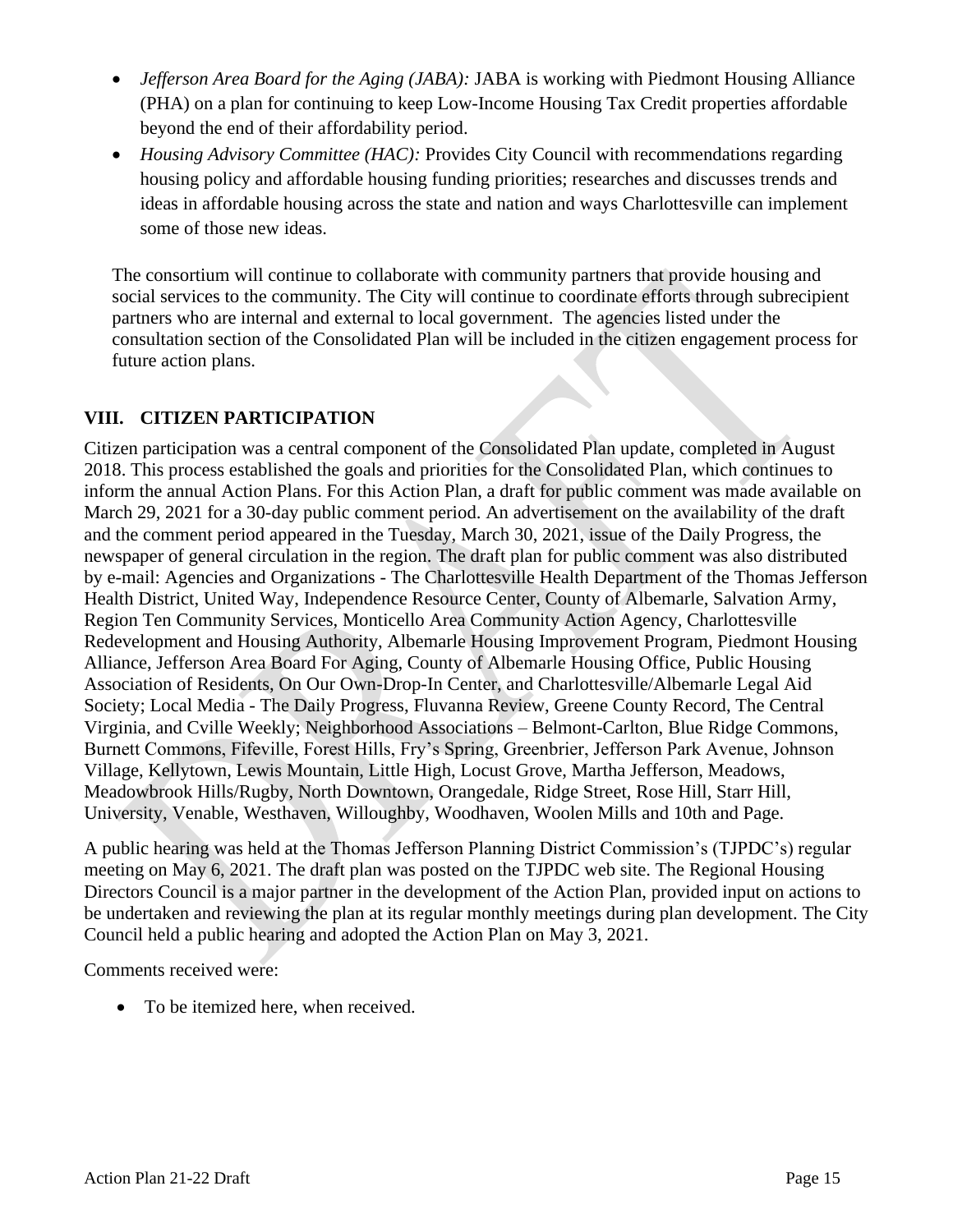#### **NOTICE OF PUBLIC HEARING AND PUBLIC COMMENT PERIOD DRAFT YEAR 2021-2022 ACTION PLAN OF THE CONSOLIDATED PLAN FOR THE CITY OF CHARLOTTESVILLE AND THE THOMAS JEFFERSON PLANNING DISTRICT 30-DAY COMMENT PERIOD: March 30 - April 30, 2021**

The City of Charlottesville and the TJPDC invite all interested citizens to comment on the 2021-2022 (July 1, 2021 to June 30, 2022) Draft Action Plan of the Consolidated Plan. The Consolidated Plan and the Action Plan guide the use of federal Community Development Block Grant (CDBG) funds in the City of Charlottesville and federal HOME funds in the Thomas Jefferson Planning District (City of Charlottesville and counties of Albemarle, Fluvanna, Greene, Louisa, and Nelson). Funding levels from the current year are being used for planning for the 2021-2022 year. HUD has awarded the City of Charlottesville \$427,176 for CDBG and \$676,615 for HOME. A virtual public hearing will be held during the Thomas Jefferson Planning District Commission's meeting on May 6, 2021, at 7:00 pm. The City Council will also hold a virtual public hearing on May 3, 2021 at 6:30 pm in City Council Chambers, 605 E Main St.

The Action Plan is available at www.tjpdc.org/housing or by contacting Erin Atak, City of Charlottesville at (434) 970-3093 or Shirese Franklin, TJPDC, at (434) 422-4080. Reasonable accommodations for persons with disabilities and non-English speakers will be provided if requested.

HOME funds will be distributed throughout the entire planning district, which includes the Counties of Albemarle, Greene, Fluvanna, Louisa, and Nelson and the City of Charlottesville. The CHDO project is assigned to localities on a rotating basis, based on an established rotation schedule. Remaining HOME project funds available are allocated to the six localities in equal amounts.

#### **IX. PROGRAM SPECIFIC REQUIREMENTS**

#### **A. Community Development Block Grant Program (CDBG)**

The activities that will be undertaken with CDBG funds are all described in the Listing of Proposed Projects. Estimated available funding includes:

| 2021-22 Entitlement                                  | \$427,176 |
|------------------------------------------------------|-----------|
| <b>Estimated Program Income and</b><br>Reprogramming | 80        |
| <b>TOTAL</b>                                         | \$427,176 |

#### **Other CDBG Requirements**

1. The amount of urgent need activities 0

2. The estimated percentage of CDBG funds that will be used for activities that benefit persons of low and moderate income. Overall Benefit - A consecutive period of one, two or three years may be used to determine that a minimum overall benefit of 70% of CDBG funds is used to benefit persons of low and moderate income. Specify the years covered that include this Annual Action Plan. 100.00%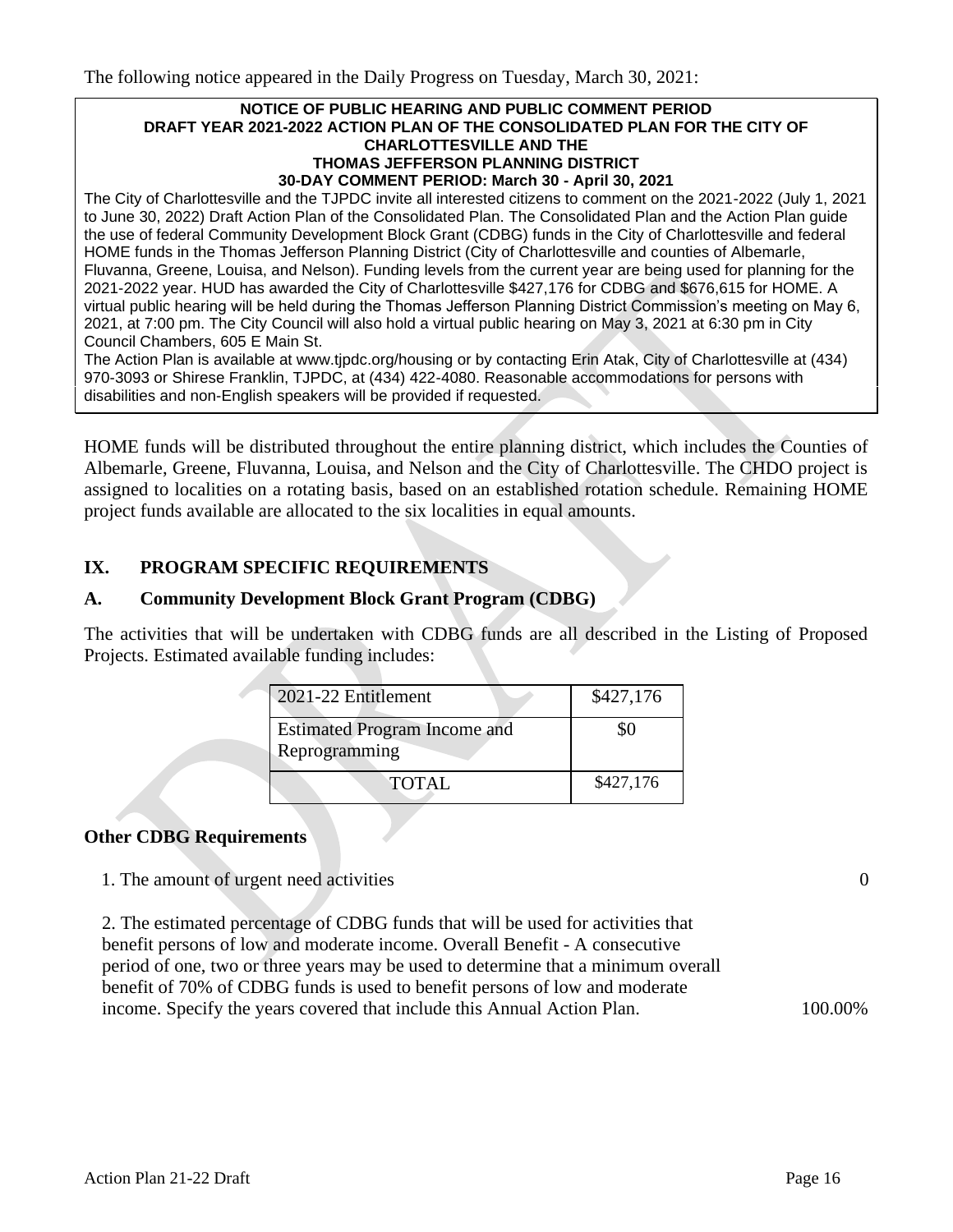| Project                                          | <b>CDBG</b>  |
|--------------------------------------------------|--------------|
| PRIORITY NEIGHBORHOOD                            |              |
| <b>Ridge ST Neighborhood</b>                     | \$156,247.20 |
|                                                  |              |
| <b>ECONOMIC DEVELOPMENT</b>                      |              |
| <b>Community Investment Collaborative</b>        | \$32,056.28  |
| <b>Local Energy Alliance Program</b>             | \$29,238.00  |
|                                                  |              |
| <b>PUBLIC SERVICE (15% EN Cap)</b>               |              |
| <b>Public Housing Association of Residents</b>   | \$34,000     |
| <b>Literacy Volunteers Workforce Development</b> | \$25,000     |
|                                                  |              |
| <b>HOUSING PROJECTS</b>                          |              |
| <b>Local Energy Alliance Program</b>             | \$65,199.32  |
| <b>ADMINISTRATIVE AND PLANNING</b>               |              |
| <b>Admin and Planning (20% EN)</b>               | \$85,435.20  |
|                                                  |              |
| <b>City CDBG Total</b>                           | \$427,176    |

# **B. HOME Investment Partnership Program (HOME)**

# **Other Types of Investment**

The Thomas Jefferson HOME Consortium does not intend to use forms of investment other than those described in 24 CFR 92.205(b).

#### **Resale/Recapture Guidelines**

All members (sub-recipients) of the Consortium have elected to use recapture provisions. The original homebuyer is permitted to sell the property to any willing buyer during the period of affordability although Consortium sub-recipients will be able to recapture the entire amount of the HOME-assistance provided to the original homebuyer that enabled the homebuyer to buy the unit. Recapture provisions are triggered by any transfer of title, either voluntary or involuntary, or if the property is no longer used as the owner's primary residence during the established HOME *period of affordability*.

The *period of affordability* is based upon the *direct HOME subsidy* provided to the homebuyer that enabled the homebuyer to purchase the unit. Any HOME program income used to provide direct assistance to the homebuyer is included when determining the *period of affordability*. If the total HOME investment in the unit is under \$15,000, the *period of affordability* is 5 years; if the HOME investment is between \$15,000 and \$40,000, the period of affordability is 10 years and if the HOME investment is over \$40,000, the period of affordability is 20 years.

*Direct HOME subsidy* includes the total HOME investment (including program income) that enabled the homebuyer to purchase the property. This may include down payment assistance, closing costs, or other HOME assistance provided directly to the homebuyer. The amount of recapture is limited to the *net proceeds* available from the sale of the home. *Net proceeds* are defined as the sales price minus superior loan repayment (other than HOME funds) and any closing costs.

**Recapture** of initial HOME investment shall be secured by note and deed of trust for a term not less than the applicable period of affordability. Consortium subrecipients will also execute a HOME written agreement that accurately reflects the recapture provisions with the homebuyer before or at the time of